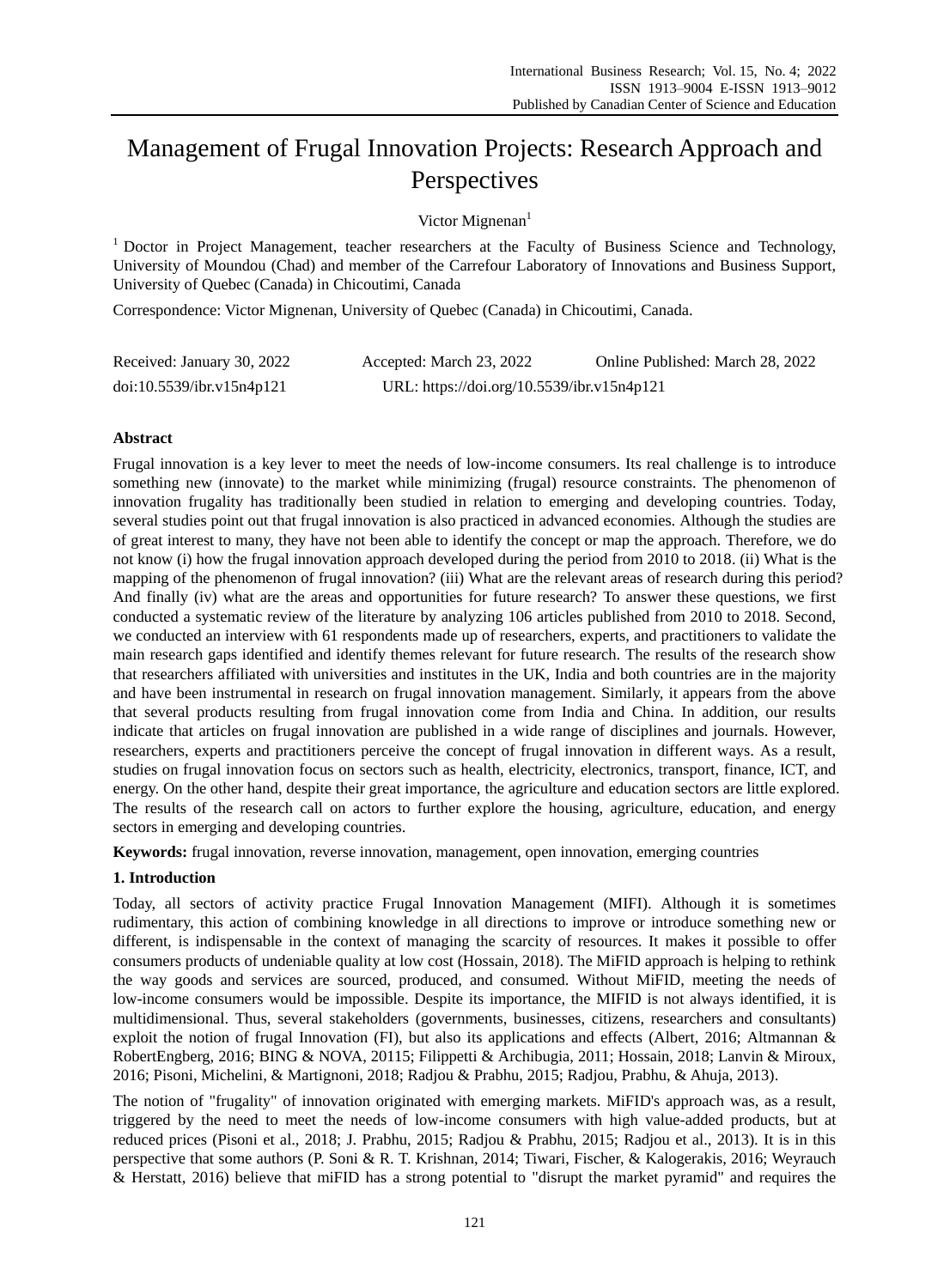availability of competitive human capital (Mignenan, 2021e; Pisoni et al., 2018; J. Prabhu, 2015; Radjou & Prabhu, 2015; Radjou et al., 2013; P. Soni & R. T. Krishnan, 2014; Tiwari, Fischer, & Kalogerakis, 2016; Weyrauch & Herstatt, 2016) This reflection fosters the emergence of the concept *of disruptive innovation*(Bhatti, 2014; Bhatti & Ventresca, 2012; BING & NOVA, 20115). It is in the same vein that Rao sees the MiFID as a force capable of being adopted by large companies in their resilient entrepreneurial posture (Mignenan, 2021a) and of conquering significant market shares in emerging countries(Rao, 2017)

Recently, some researchers (Agarwal1 & Brem, 2017; Agarwal & Brem, 2012; Agarwala, Chakrabarti, Bremac, & Bocken, 2018; Albert, 2016; Haudeville & Bas, 2016) were interested in the systematization of terminologies related to FI. Their work examined the differences between the various typologies of innovation projects (Mignenan, 2021d) proposed over the years. They identified innovation projects according to the categories (social innovation, technological innovation, green innovation, sustainable innovation, resilient innovation and the degree (radical innovation and incremental innovation) that appear essential to highlight similarities and divergences from a collective intelligence perspective (Mignenan, 2021b).

Despite these relevant classifications, it seems sensible to perform out a hybrid analysis to highlight the main conclusions of the literature on Frugal innovation. Similarly, it is useful to map the phenomenon, enrich the debate and highlight the many most promising research opportunities on frugal innovation. This research addresses four following questions: (i) what is the process of development of the concept of frugal innovation from the period from 2010 to 2018? (ii) What is the configuration of the mapping of the FI phenomenon? (iii) What are the relevant areas of research and key findings emerging during this period? And, finally, (iv) what are future research areas and opportunities?

To answer these questions above, it will be described (i) *the methodology* that presides over the work, followed by (ii) the results, which are structured respectively by (a) the *development of the concept of frugal innovation*; (b) the *configuration of the MIF mapping;* (c) relevant *areas of research and key findings*? And, finally, (d) areas *and opportunities for future research*?

## **2. Methodology**

The mixed approach (qualitative and quantitative) is adopted for this research. Indeed, initially, the qualitative approach was deployed in main mode. It consists of the systematic review of the literature (RSL). It made it possible to analyze the contribution of literature. More specifically, peer-reviewed articles were prioritized for reasons of scientific validity of related knowledge. The SCOPUS database was chosen in view of its completeness and the presence of the peer review. In addition, the databases of Cairn, Érudit, Ebsco-Host and Google Scholar were explored to identify scientific productions, in complementary mode. We accessed all these databases through UQAC's electronic library.

The exploration of the literature has revealed that several previous authors put forward the terms "frugal engineering" and "frugal innovation" to understand the problem surrounding frugal innovation. To be part of the approach of previous studies, we have introduced, in the form of a query, among others, the terms "frugal innovations" or "frugal innovation" or "frugal engineering". Several articles were thus generated from the different databases. After reading the abstract and introduction, we retained all the articles with keywords such as "*frugal innovation", Frugal, Jugaad, "Innovation Jugaad", "Inclusive innovation", "Grassroots innovation", "Resource-constrained innovation", "Sufficient innovation", "Reverse innovation", "Low-cost innovation", "Innovation by costs*", etc. Secondly, the bibliographic research that has been deployed is based on three following criteria: (i) articles in "Social Sciences and Humanities"; (ii) articles produced, mainly in English and French; (iii) articles published between 2010 and 2018. We limited the search in this period for two main reasons: (i) the writing of this article began in 2019 and (ii) between 2017 and 2018, the number of articles published has significantly decreased.

Thus, 380 abstracts of articles relevant to the theme were read as shown in Figure 1. Articles, having integrated the concept of "frugality" on the sociological and psychological level, are excluded. A sorting was carried out at the end of which, 106 articles published from 2010 to 2018 in 63 different journals were selected. These journals belong mainly to the fields of innovation technology; management; economy; management; ICT; marketing, etc. The fact that the publications of the articles are in varied and relevant journals suggests that frugal innovation spans several disciplines.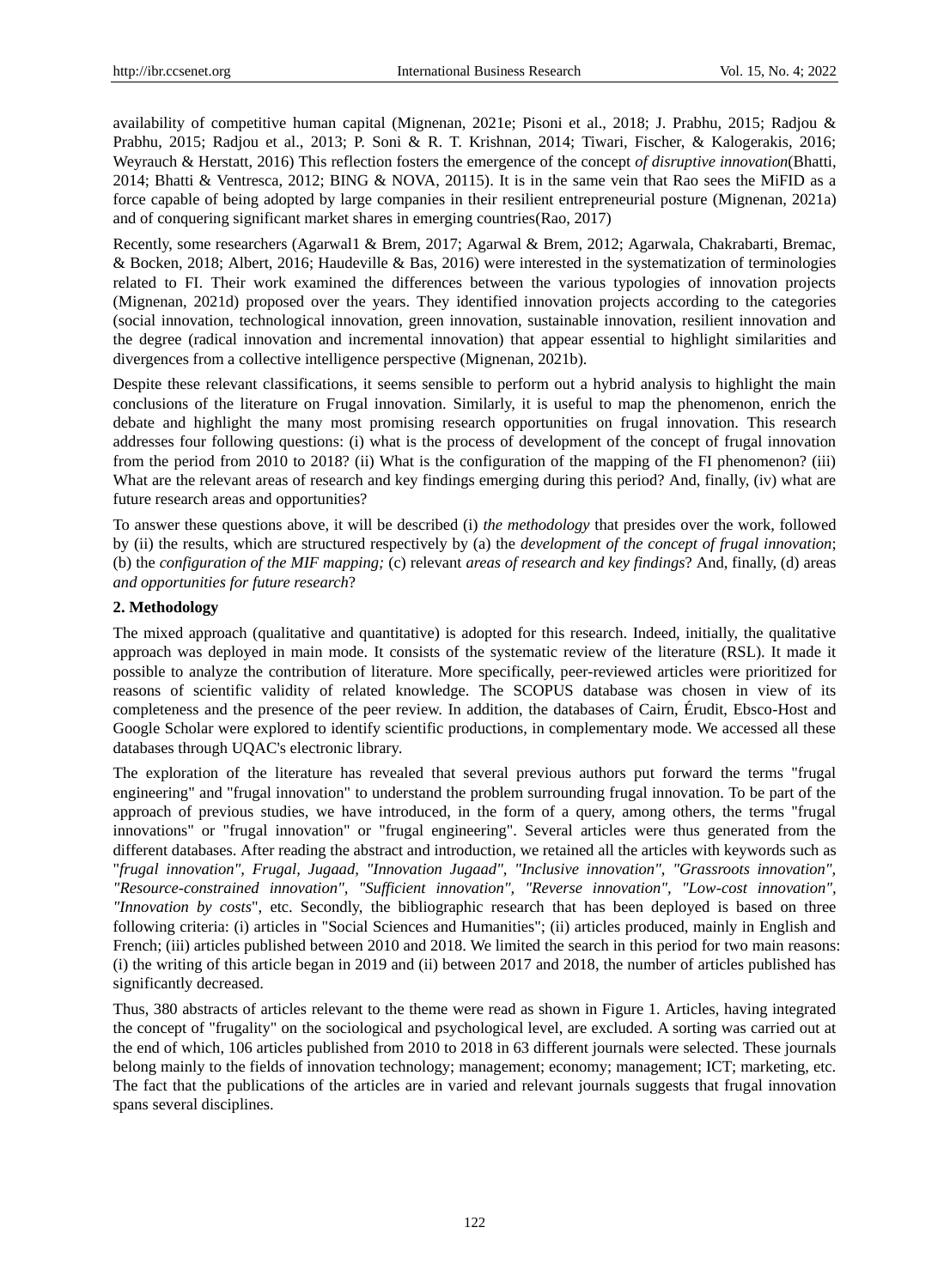Figures 1 and 2 show the (i) sorting process and (ii) number of items per year, respectively.





The articles selected are those published from 2010 to 2018 as shown in Figure 2.



Figure 2. Articles published from 2010 to 2018

Source: Data compiled from the literature and generated in Excel 2010

The next step was the synthesis of each selected article, at the end of which relevant variables from the literature were selected (Agarwal1 & Brem, 2017; Agarwala et al., 2018; Brem & Ivens, 2013; Hossain, 2016; Hossaina, Simulab, & Halme, 2016; Lim, Hanb, & Ito, 2013; Zeschky, Widenmayer, & Gassmann, 2011; Zeschky, Winterhalter, & Gassmann, 2014)an inductive approach was taken. This approach has facilitated the clarification of the following variables: (i) *reference* information: date of publication, journal, place of publication; (ii) *publication* period: location (developed and developing countries), sector; (iii) *methodological problems*: nature (theory vs. empiricism - single or multiple case studies, survey of experts, quantitative research); (iv) *main themes*: historical and notional enlightenment; environment (organization and relationships between environmental stakeholders, intrapreneurs, first-class innovators, actual and potential customers); innovation processes (facilitators, development of new goods and services); operationalization and dissemination. In addition, data on key findings, areas and future research opportunities were collected and processed to highlight key trends, which were used to design an expert interview guide.

After completing the literature review, interviews were conducted in complementary mode. To this end, an interview guide was developed and submitted to the experts. Experts were asked to rate the relevance of research areas on a five-point Likert scale (from 1: irrelevant to 5: essential). Experts were asked to indicate areas of research, related to frugal innovation, that could have been overlooked. Finally, an open-ended question inviting experts to formulate potential topics that could be relevant for future research.

The sample size for interviews is 98 respondents composed of experts, researchers, and practitioners. The identification and selection of respondents were carried out through the literature review and the website of universities and companies. Respondents were contacted by phone and email. 61 respondents processed the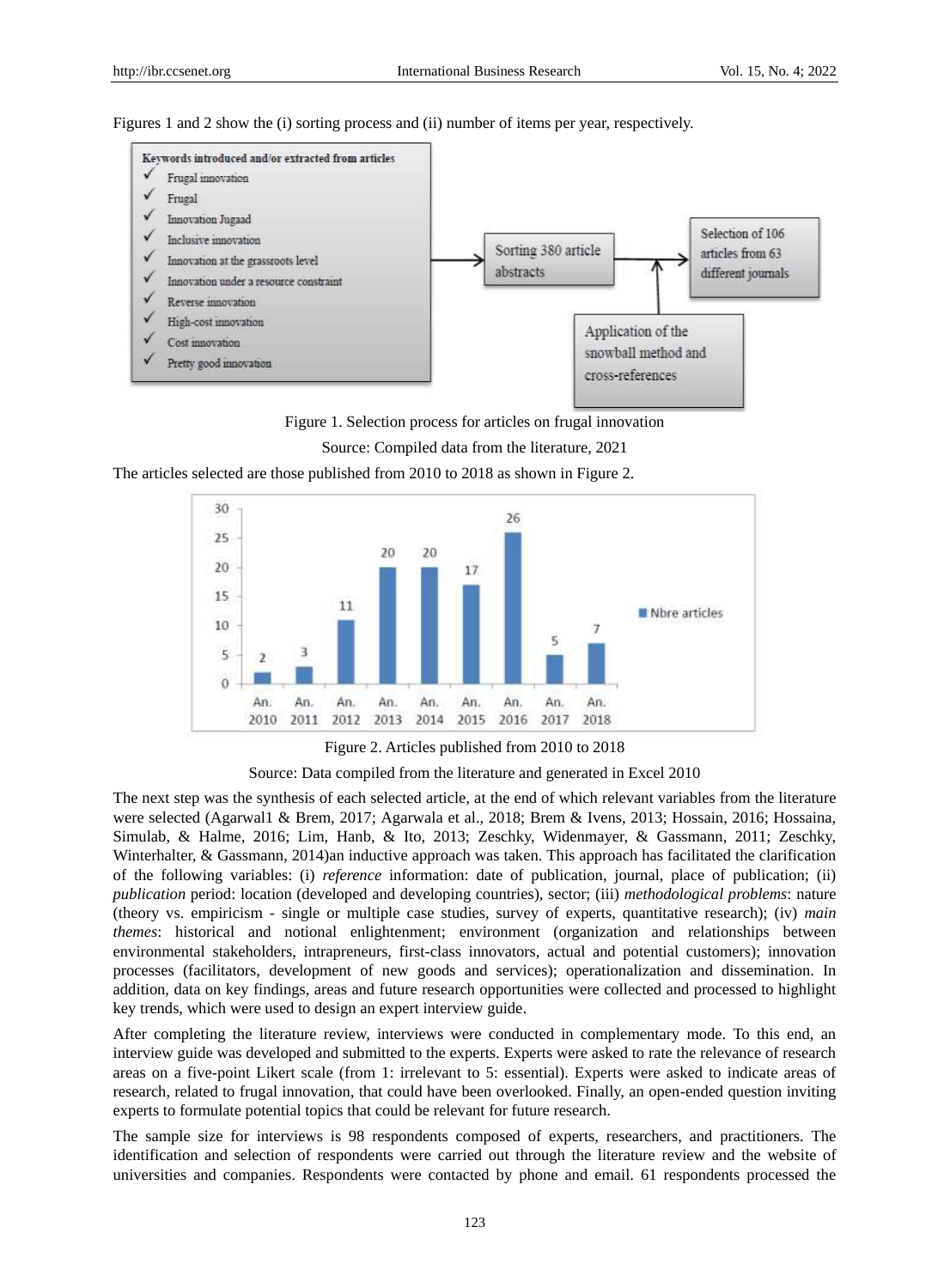survey questionnaire, a rate of 62.24%. Table 1 below shows the distribution of respondents.

| Sector of activity | Responders | <b>Statutes</b> |                |               | Experiment | Frequency (%) |
|--------------------|------------|-----------------|----------------|---------------|------------|---------------|
|                    |            | Researchers     | <b>Experts</b> | Practitioners |            |               |
| Food               | 15         |                 |                |               | $10-15$    | 24.59         |
| Health             |            |                 |                |               |            | 18.03         |
| Higher education   |            |                 |                |               |            | 14.75         |
| Transport          | 13         |                 |                |               | $5 - 10$   | 21.31         |
| <b>TWITCH</b>      |            |                 |                |               |            | 11.47         |
| Other              |            |                 |                |               | $0 - 5$    | 9,83          |
| <b>Total</b>       | 61         | 18 (29,50%)     | $22(36.05\%)$  | 21(34, 42)    |            | 100%          |

Table 1. Distribution of Respondents by Sector

Source: survey, author 2021

#### **3. Results**

#### *3.1 Overview of the Concept of Frugal Innovation Management*

According to the literature, frugal innovation (FI) is defined in several ways (Bhatti, 2014; Bhatti & Ventresca, 2013; Bouvier-Patron, 2017; Economist, 2012a; Haudeville & Bas, 2016; J. Prabhu, 2015; Radjou & Euchner, 2016). Although there is a consensus on some fundamental characteristics, the above shows a change over time. Therefore, to make the concept of FI more explicit, earlier authors' definitions have been addressed in time and space.

Indeed, the concept of IF has its origin in the expression "*frugal engineering*", conceptualized around the years 2006 by the Renault-Nissan automotive industry via its CEO Carlos Ghosn. The latter has been able to innovate profitably and quickly, in order to cope with resource constraints(P. Soni & R. T. Krishnan, 2014)However, it was The Economist in 2010 that popularized in these terms: frugal *goods and services must be robust and easy to use*(Economist, 2010, 2012a) not only about recycling or reformatting goods and services; it is about reorienting the company's culture in terms of production and business model (P. Soni & R. Krishnan, 2014).

The first category, formulated in the period 2012-2013, highlights the characteristics of the FI based on goods and services. According to the terms of these characteristics, the FI seeks to minimize the use of material and financial resources. According to this reasoning, the goods and services resulting from the FI have a low price, they benefit from the limited use of raw materials, or the components used in their manufacture are likely to be reused. Finally, these products are easy to use, but require, however, state-of-the-art technology to reduce costs, etc.(Radjou et al., 2013; Rao, 2017).

The second configuration of the definition of frugal innovation, formulated in the period 2014-2015, is oriented towards the needs of the market to be satisfied. It suggests that products from frugal innovations are developed primarily for very specific applications in a resource-constrained environment. Such products often have disruptive effects on the competitive market.

The third configuration (2016-2017) of definitions of frugal innovation focuses on the success criteria to go beyond the characteristics of the product. This definition considers a set of variables that highlight the differentiates and similarities of resource-restricted forms of innovation (Cunha, Rego, Oliveira, Rosado, & Habib, 2014; P. Soni & R. T. Krishnan, 2014; Zeschky et al., 2011; Zeschky et al., 2014)A distinction should be made between market-based and process-oriented recommendations. The former highlights the factor of meeting the needs of low-income consumers embodied in frugal innovation. The latter postulate that frugal products are manufactured in specific contexts characterized by resource constraints. More specifically, the research of Zeschky and his collaborators (Zeschky et al., 2011; Zeschky et al., 2014) aims to further facilitate understanding of the concept. More specifically, it points to common perceptions but also to the difference in the point of view that emerges between innovation under cost constraints and that which is reversed. In fact, it uses, among other things*, the originality (novelty) of the market* and *the new technology and technique deployed.* Finally, this underlines the aim of the emergence of FIs, which mainly focuses on the development of products for specific uses in contexts of resource scarcity.

Finally, the fourth wave of definition (2018-2021) considers the important roles played by stakeholders, market participants, their involvement and especially the economic and financial accessibility of frugal products without compromising quality. Table 2, developed for synthesis purposes, presents the different waves of definitions according to the periods.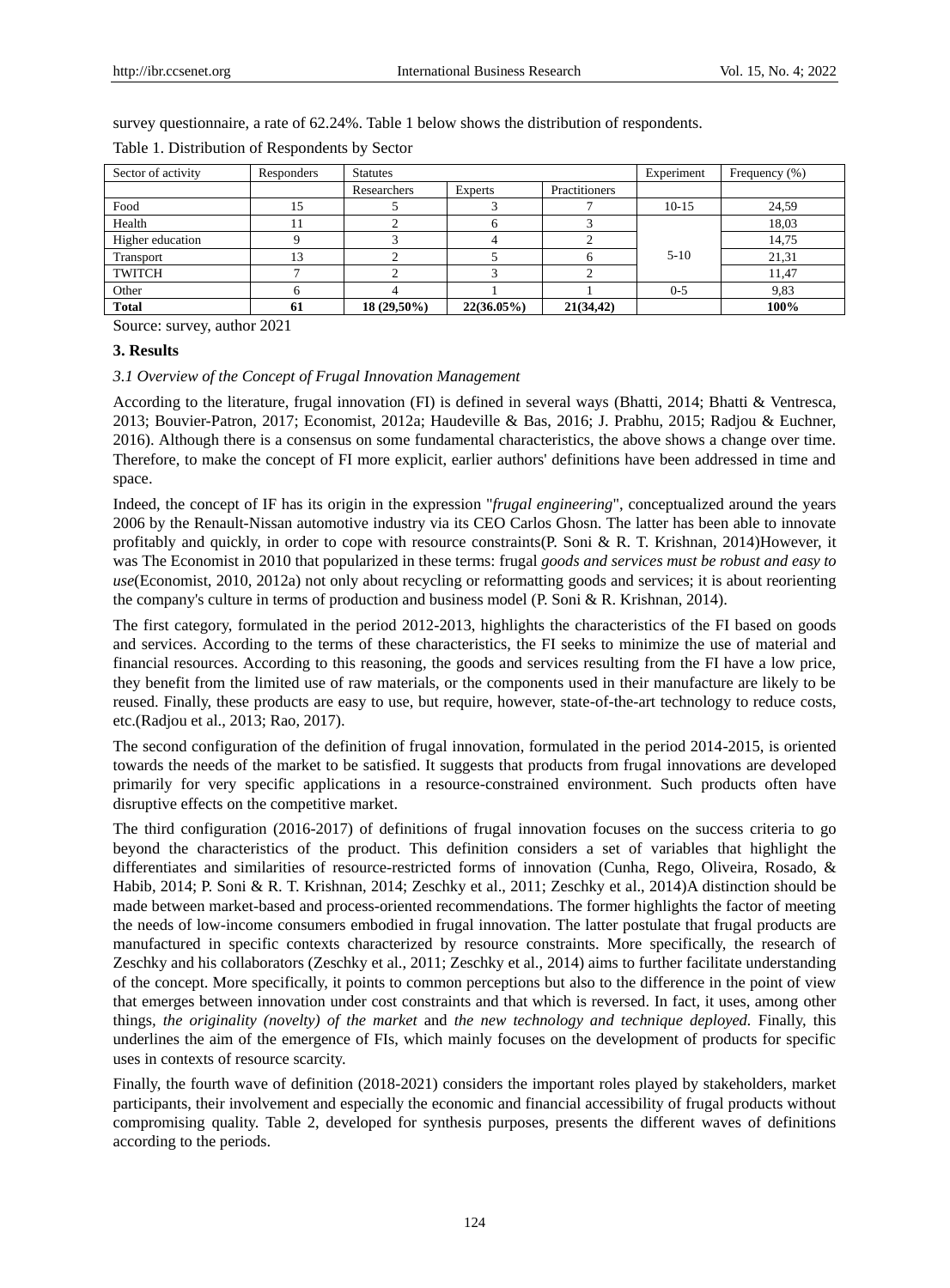| First definition generation<br>period: 2012 to 2013                                                                                                                                                                                                                                                                                                                                                                                                                                                                                     | definition<br><b>Second</b><br>generation<br>period: 2014 to 2015                                                                                                                                                                                                                                                      | Third definition generation<br>period: 2016 to 2017                                                                                                                                                                                                                                     | definition<br>Fourth<br>generation period: 2018 to<br>2021                                                                                                                                                                                                                       |
|-----------------------------------------------------------------------------------------------------------------------------------------------------------------------------------------------------------------------------------------------------------------------------------------------------------------------------------------------------------------------------------------------------------------------------------------------------------------------------------------------------------------------------------------|------------------------------------------------------------------------------------------------------------------------------------------------------------------------------------------------------------------------------------------------------------------------------------------------------------------------|-----------------------------------------------------------------------------------------------------------------------------------------------------------------------------------------------------------------------------------------------------------------------------------------|----------------------------------------------------------------------------------------------------------------------------------------------------------------------------------------------------------------------------------------------------------------------------------|
| Definition oriented well and<br>service.<br>The FI aims at the optimum use<br>resources/factors<br>of<br>of<br>production<br>throughout<br>the<br>process (design, production,<br>placing on the market, use and<br>decomposition). Technical and<br>quality<br>criteria (Tiwari<br>&<br>Herstatt, 2012)                                                                                                                                                                                                                                | <b>Market-oriented Definition</b><br>Frugal innovations are products or<br>services originally developed for<br>very specific applications in a<br>resource-constrained<br>environment.<br>FI products disrupt existing ones<br>(Zeschky et al., 2014)                                                                 | Definition oriented success<br>criteria.<br>Frugal innovation consists of<br>simultaneously meeting<br>the<br>criteria of substantial<br>cost<br>reduction,<br>concentration<br>on<br>essential<br>functionalities.<br>optimized level of performance<br>(Weyrauch and Herstall, 2016). | <b>Definition</b><br>oriented<br>co-production<br>and<br>economic accessibility.<br>The idea of frugal innovation<br>is to involve market players<br>and<br>promote<br>their<br>affordability<br>without<br>compromising<br>product<br>quality (Annala, Sarin, &<br>Green, 2018) |
| is<br>Frugal<br>innovation<br>characterized by low prices,<br>compact design, use of limited<br>raw materials or reuse of<br>existing components, ease of use<br>and use of advanced technology<br>to reduce costs (Rao, 2013).                                                                                                                                                                                                                                                                                                         | A derivative management approach,<br>based on jugaad, that focuses on the<br>production and management of<br>resource-efficient products, as well<br>for<br>services<br>low-income<br>as<br>consumers (Brem & Wolfram, 2014)                                                                                           | All<br>resource-limited<br>innovations have the following<br>characteristics:<br>cost<br>effectiveness, ease of use,<br>quality, etc. (Agarwal et al.,<br>2017).                                                                                                                        |                                                                                                                                                                                                                                                                                  |
| Frugal innovation refers to<br>goods<br>and<br>services<br>manufactured in circumstances<br>of scarcity of limited resources<br>(Agnihotri, 2015).<br><b>Process-based definition</b><br>Frugal<br>innovation<br>is<br>a<br>production<br>strategy<br>that<br>mobilizes few local resources to<br>meet the needs of many people<br>(Radjou and Prabhu, 2015).<br>The stages of the innovation<br>process involve the needs of<br>stakeholders and the context of<br>citizenship from a development<br>perspective (Basus et al., 2013). | Frugal innovation aims to provide<br>essential<br>functions<br>the<br>that<br>customers seek to satisfy with a<br>given product. For innovators,<br>scarcity is both a fact that they<br>cannot easily change the economic<br>situation of their potential customers<br>and their opportunity (Cunha et al.,<br>2014). | Advantageous<br>frugal<br>innovation is<br>about<br>taking<br>advantage of scientific and<br>technological advances to offer<br>frugal products (Raou, 2017)                                                                                                                            |                                                                                                                                                                                                                                                                                  |

|  |  | Table 2. Evolution of definitions of frugal innovation |
|--|--|--------------------------------------------------------|
|--|--|--------------------------------------------------------|

Source: Compiled data from the literature, 2021.

To achieve minimization of the use of resources in a context of scarcity, managers undoubtedly need to combine art with methods and techniques to achieve objectives(Kreitner & Cassidy, 2011) this is the emergence of the concept of Frugal Innovation Management (MIFI). Indeed, the MiFID is the combination of art with methods and techniques to achieve quality goods and services capable of satisfying the needs of low-income consumers.

# *3.2 Frugal Innovation: Similarities and Divergences in Approaches*

Recent research has (Agnihotri, 2015)identified the similarities and divergences between the "frugality", "jugaadilitty" and "invertibility" of innovations. Indeed, the frugal approach suggests considering the change in behavior in the process of developing low-cost compliant innovation. According to Agnihotri, frugal entrepreneurs are invited to reorient their behavior and culture of their organization. In the same perspective, to increase the frugal innovation approach (Agnihotri, 2015), a country's culture is the main catalyst. As a result, multinationals, which adopt the frugal strategy, should be established in countries where production costs are relatively low. It is in this vision that Soni & Krishnan have emphasized that an (Agnihotri, 2015)awareness of frugality must be put forward in a context of scarcity of resources (P. Soni & R. Krishnan, 2014). Since it is a question of (P. Soni & R. Krishnan, 2014) price of conscience, moreover stronger to identify than the mind, according to Montesquieu, the application of management (art and technique) to frugal innovation is essential. This is how frugal innovation management (MIFI) emerges.

In the second nature of innovation approach called jugaad (jugaad approach), the literature suggests a manifestation aligned with the process. According to this jugaad current of thought, management applied to jugaad innovation or jugaad innovation management (MIJ) is the means and end to produce and distribute more quality goods and services with fewer resources to satisfy the needs of low-income consumers. Otherwise, MIJ is (Haudeville & Bas, 2016; Radjou & Prabhu, 2015; Radjou et al., 2013) *the production process that takes into account the needs and context of citizens, households and populations in the developing world* (Basu, Banerjee,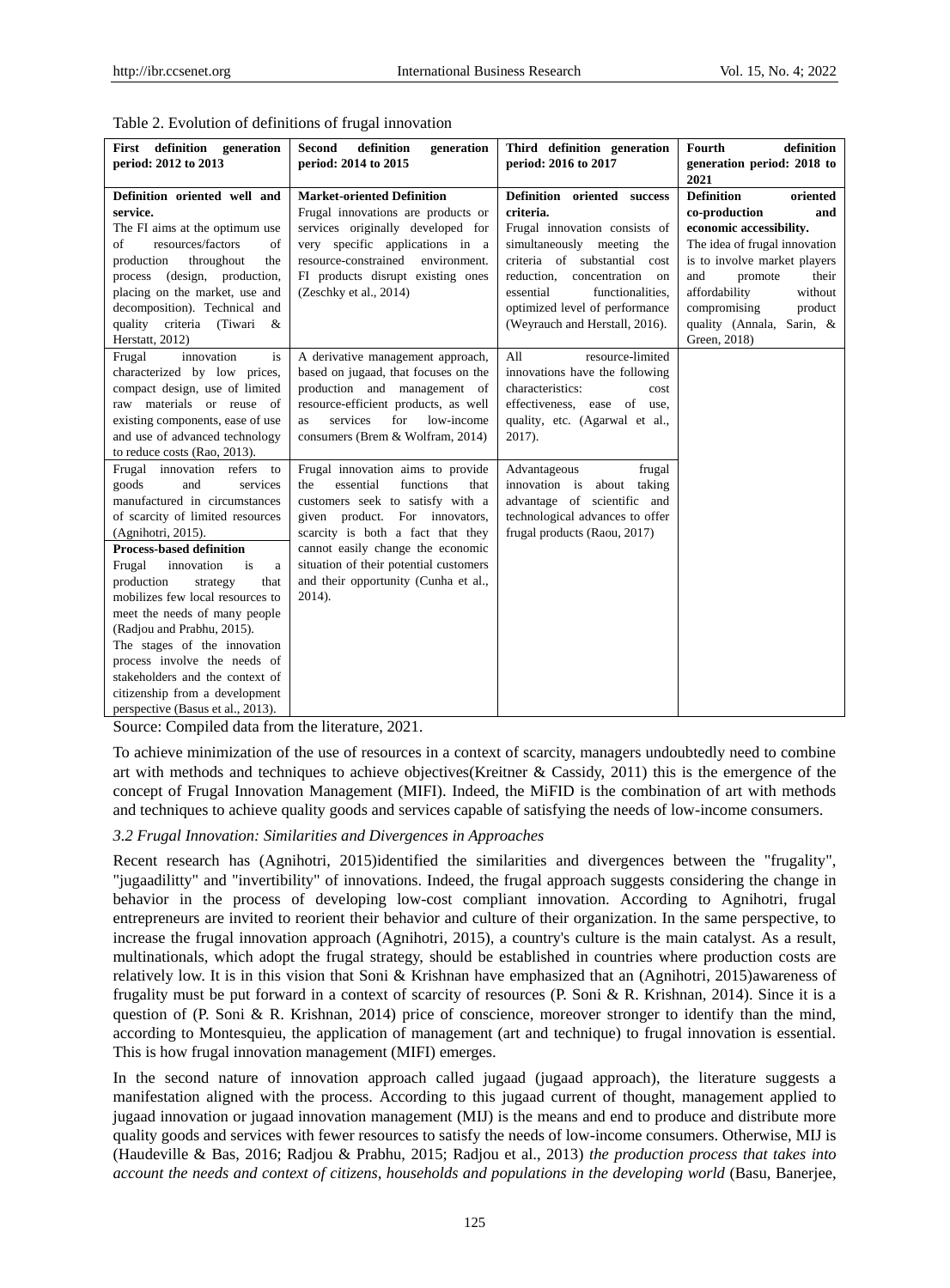& Sweeny, 2013) This is the jugaad approach to innovation.

Finally, the third configuration represents a breaking point and concerns management applied to reverse innovation or reverse innovation management (M2I). In fact, authors Weyrauch and Herstatt identified three criteria characterizing M2I, both in emerging and developed markets. These include, among other things, the (Weyrauch & Herstatt, 2016)*substantial reduction of production costs, distribution, concentration on basic functionalities and optimized performance level*. In addition, several other studies have identified three fundamental dimensions based on the following constraints: *cost effectiveness, ease of use and prescriptive variables*(Agarwal & Brem, 2012; Agarwala et al., 2018)new products have been developed to meet local needs while respecting the resource constraints of emerging countries (Govindarajan & Ramamurti, 2011, 2013) These innovative products manufactured in and for the markets of emerging countries have all the capabilities to meet international demands and are thus exported to high-income countries. It is therefore the management of inverted innovation. Thus, reverse innovation is a frugal innovation transferred from the markets of emerging and developing countries to developed countries whose consumers have high incomes.

In addition to the above, for some authors (Agarwal1 & Brem, 2017; Agarwala et al., 2018; Albert, 2016; Altmannan & RobertEngberg, 2016; BING & NOVA, 20115), the return to the origins of the FI makes it possible to transfer this term from developing countries to emerging economies. According to this work, the definitions more relative to the region as well as the characteristics of the innovations put forward, constitute the weakness of previous research. Recent studies identify a new class of FI, namely (Midler, 2017; Pesqueux, 2017; Rao, 2017) the benefits of frugal innovation (FRY), which increases the need to facilitate understanding of seizing the opportunities offered by the development of science and new technologies to cope with capital constraints. It is therefore new FI strategies that have the following main characteristics: *(i) low cost of production; (ii) the use of advances in science and technology for frugal design and production; (iii) local recruitment of highly skilled workers*.

Other authors postulate that the frugal facet of innovation is often seen as an *approach* (Radjou et al., 2013; Rajou, 2015)*a state of mind* (Radjou & Euchner, 2016; Radjou & Prabhu, 2015) instead of using a well-targeted category and nature *of innovation*. Therefore, in accordance with these remarks, several authors have shown that (G. Prabhu & Gupta, 2014; Proulx, 2017; Radjou & Euchner, 2016) frugality must be seen as a methodological path of innovation. Moreover, the synonym of the frugal approach is the Jugaad, that is to say, "the art of overcoming severe resource constraints by improvising an effective solution by rationally using limited resources". Jugaad is also considered a component of FI, which is characterized by (Prahalad, 2012; Radjou et al., 2013; Rajou, 2015; P. K. Ray & Ray, 2010)*improvisation*. It mainly concerns countries such as India and China where the phenomenon of frugality manifests itself in flexible and inclusive behavior (Bhatti, 2014; Haudeville & Bas, 2016; Rao, 2017).

In addition, a frugal approach can be taken to produce innovations that reduce financial burdens but deliver responses that offer customer satisfaction. In addition (Zeschky et al., 2014), this method promotes the emergence of products composed of the essential functionalities of resource scarcity . Thus, goods and services are adapted or restructured to meet the real needs of low-income consumers (Zeschky et al., 2011; Zeschky et al., 2014).

Similarly, several studies showed that reverse innovation (Haudeville & Bas, 2016; Zedtwitz, Corsi, Søberg, & Frega, 2015) frugality, which refers to the flow of products developed in emerging countries and exported to developed markets. Thus, FI is designed and implemented in emerging economies and then 'exported' to developed economies. In this regard, the researchers claimed (HUSSLER & BURGER-HELMCHEN, 2016) that most inverted innovations are also frugal, not all FIs become inverted innovations (Rosca, Arnold, & Bendul, 2017).

The frugal method is likely to be deployed in the field *of initial* innovation. It is a bottom-up prototype of the emergence of innovation. It can be synchronized with *integrated innovation* including the execution and development of original ideas. These aim, among other things, in creating opportunities to improve the well-being of needy households (George, McGahan, & Prabhu, 2012). Finally, the process of the frugal approach to innovation is defined as 'manufacturing by the combination of factors, while considering limited resources to solve new problems or seize new business opportunities.

Also, some researchers (Rao, 2017; S. Ray & Ray, 2011; Zedtwitz et al., 2015) have they made the link between the frugal approach and the term *disruptive innovation*? In this perspective, it is Rao's article, entitled 'How disruptive is frugal?' – which deals with the issue of frugal disruptive innovation. For this author, the goods- and services-oriented characteristics of frugal innovation make them *unstoppable disruptive posture* (Rao, 2017) the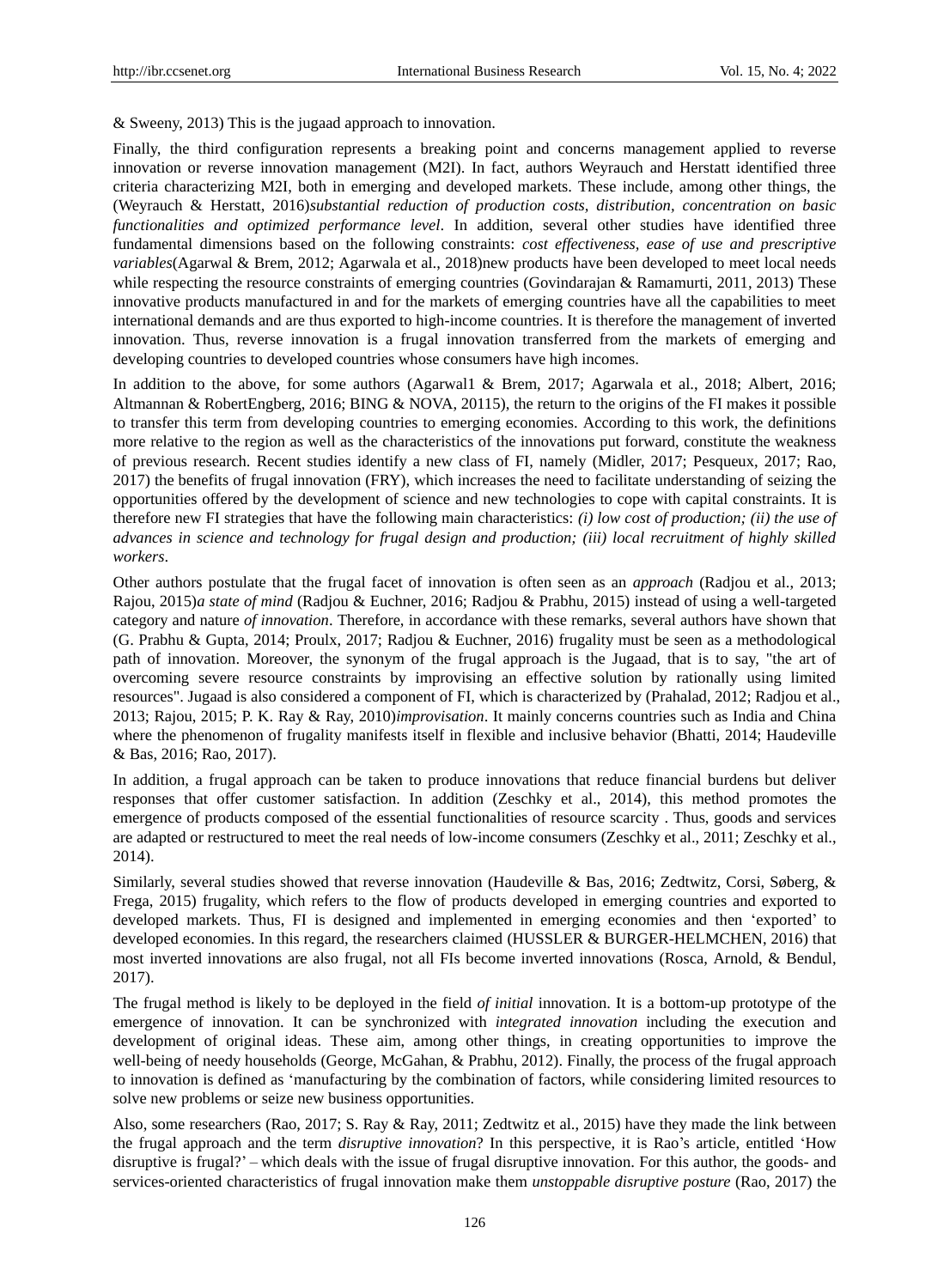work of Zeschky and his colleagues has led to similar exclusions. They have thus defined frugal innovation in terms of goods and services with disturbing characteristics but which pursue the goal of satisfying low-income households (P. K. Ray & Ray, 2010; Zeschky et al., 2011) insisted on the tangible manifestation of the potential disruptive force of FI. As a summary, Table 3 is expanded to report.

| <b>Bemonstration</b>               | <b>Brief description</b>                                                                     | <b>Similarity</b>                 | <b>Dissimilarity</b>                                          |  |
|------------------------------------|----------------------------------------------------------------------------------------------|-----------------------------------|---------------------------------------------------------------|--|
| Approaches                         |                                                                                              |                                   |                                                               |  |
| Frugal<br>Innovation<br>Management | The art and methods of carrying out innovation<br>projects that are less expensive, but more |                                   | Frugal products are produced in<br>and for low-lying emerging |  |
|                                    | sustainable, meet the needs of the population.                                               | The art and methods of making     | countries.                                                    |  |
|                                    | Produce durable goods and services.                                                          | more new products with fewer      |                                                               |  |
| Innovation                         | The art and methods of overcoming severe                                                     | while<br>effectively<br>resources |                                                               |  |
| Management                         | improvising<br>constraints<br>$-$ by<br>resource<br>an                                       | meeting demand.                   |                                                               |  |
| jugaad                             | effective solution using limited resources                                                   |                                   |                                                               |  |
|                                    | rationally.                                                                                  |                                   |                                                               |  |
| Reverse Innovation                 | The art and methods of transferring frugal                                                   |                                   | Frugal products are produced in                               |  |
| Management                         | products from emerging<br>and developing                                                     |                                   | low-emerging countries and                                    |  |
|                                    | with<br>markets<br>developed<br>countries<br>to                                              |                                   | high-income<br>exported<br>to                                 |  |
|                                    | high-income consumers.                                                                       |                                   | countries.                                                    |  |

Source: literature compilation (author, 2021)

# *3.3 Main Players in Frugal Innovation*

The literature has brought out the main actors of the FI regularly studied. These include but are not limited to: (i) Institutions and relationships between ecosystem actors; (ii) Actors involved in the FI process; (iii) Innovators at the distribution level; (iv) Consumers.

# 3.3.1 Institutions and Relationships between Ecosystem Actors

Literature (Meddeb, 2010; Mignenan, 2021c; Pisoni et al., 2018; Proulx, 2017) indicates that firms contribute significantly to the regulatory dimensions of frugal innovation. They are considered in a more global sense, including the impact of the environmental context on stakeholders. In this perspective, a combination of regulatory and traditional aspects is essential to promote frugal innovation in the context of developing countries. Firms (Heeks, Foster, & Nugroho, 2014) thus consider frugality in the form of formal representations but also less and practical. These (Proulx, 2017) procedures do not emerge only from absolute organizations. On the other hand, they are born, metamorphose under the effect of the social context in which such rules emerge.

For some authors, frugal approaches to innovation cannot be understood without taking into consideration the specificities of the country where such innovations (P. K. Ray & Ray, 2010; Weyrauch & Herstatt, 2016) develop. Considering the above, the socio-organizational context as well as environmental factors shape the potential of demand from low-income consumers.

In addition, literature highlighted (Lanvin & Miroux, 2016; Paunov, 2012) the process of evolution of knowledge and innovation; synergies between the system's stakeholders. Many types of innovations are the result of the pooling of knowledge and learning. They are based, for the most part, on the synergy and diversity of actors (Arocena, Göransson, & Sutz, 2017). In this perspective, higher education institutions appear to be significant players in knowledge transfer, technology, and frugal innovation. They are producers of intellectual capital. They also support companies, NGOs, and professionals in capacity building. They support the process of learning, knowledge transfer to drive sustainable development (Arocena et al., 2017; Proulx, 2017).

# 3.3.2 Frugal Innovation Achieved within the Company

According to the literature, three types of organizations emerge in the process of the frugal approach to innovation: local organizations/micro realizations, very small organizations, medium organizations, and multinational organizations. On top of that, social innovations manifest inclination, oath, perseverance and local knowledge, but they (J. Prabhu, 2015; Radjou & Euchner, 2016) are not very competent to popularize and popularize their initiatives. As a result, previous studies focus mainly on the approaches taken by multinationals to achieve frugal innovation in emerging and developing (P. K. Ray & Ray, 2010).

From the above, a large body of work reveals that international economic education, and the efficiency of positive transaction developments are causing competition. They are also forcing changes in the strategies of multinational companies. These multinationals that focus on low-income markets need to rethink their innovation efforts to meet the 'unconventional' demand from these markets(Ojha, 2014; ROSSETTO, BORINI, BERNARDES, & FRANKWICK, 2017).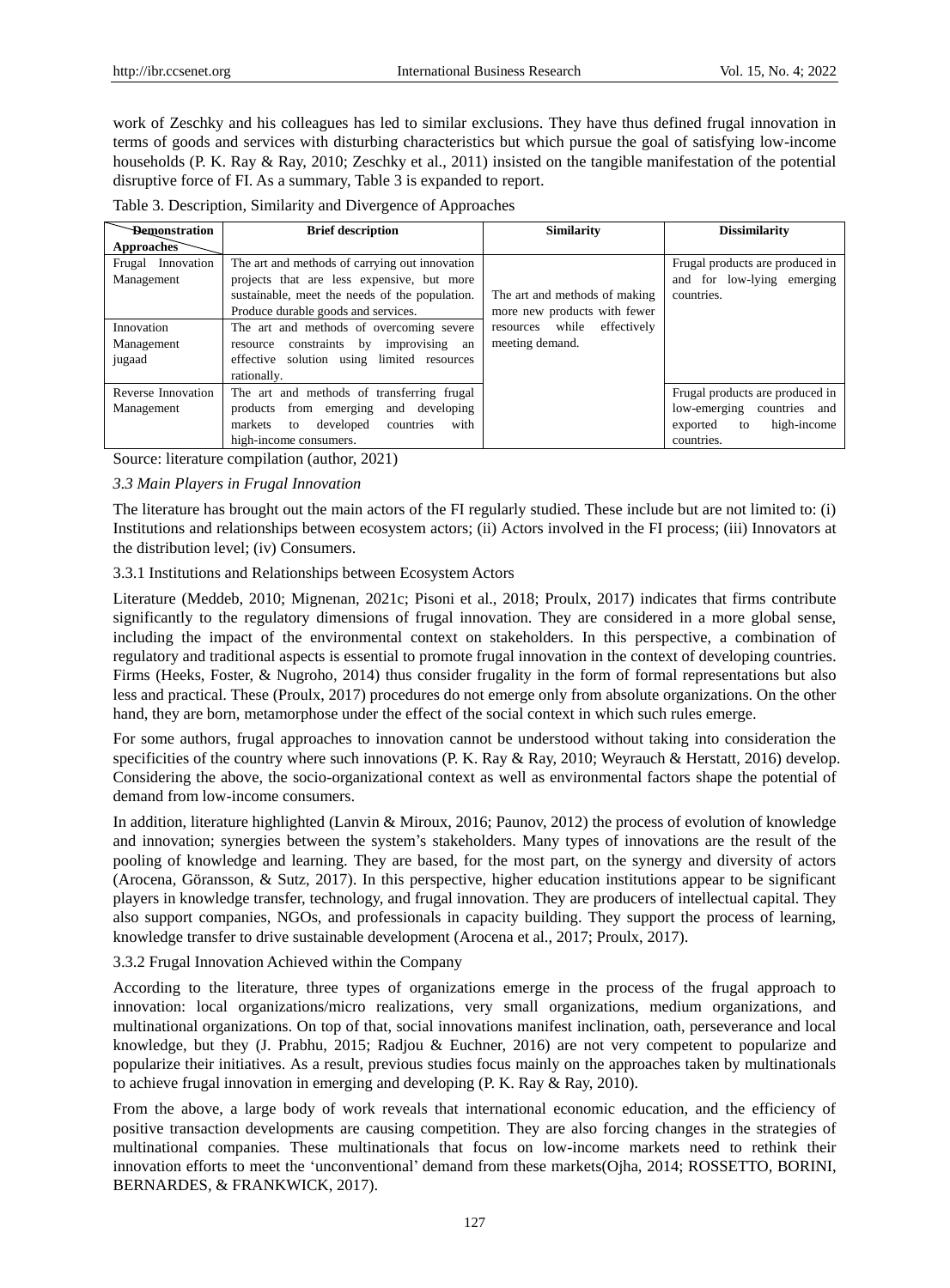Thus, companies in industrialized regions are inclined to review their strategies for steering  $R \& D$  programs and formulate methods that are based on the culture of frugal innovation (Ojha, 2014) knowledge and methods in order to offer new goods and services. In the same vein, they transfer innovations to all consumers. Then, these subsidiaries have, little by little, taken the habit of integrating new techniques. Indeed, they invest in improving operational capabilities, so as to move from 'local innovators' to 'global contributors' (Ojha, 2014).

## 3.3.3 Innovation Frugal Fundamental

The actors of the initial frugal innovation use their creative spirit to propose new goods and services. Their purpose is to meet the local needs of low-income local households. Thus, the stages of frugal innovation result from human interaction and skill and frugality (Pansera & Sarkar, 2016). In addition, researchers who study the frugality of innovation see local initiatives as works of less value. However, in terms of innovative initiatives, these works are of significant importance (Pansera & Sarkar, 2016).

The stages of innovation that result from knowledge, appropriate, skill is based on collective or team values (Jain & Verloop, 2012) In other words, each collective has an innate ability to propose solutions relevant to its needs (A. Gupta, 2012) actors of frugal innovation are mainly less trained individuals, autonomous entrepreneurs, mainly operating in the informal sector. Their action is based on learning by doing and improvisation by essay (A. Gupta, 2012).

At the age of resource scarcity, the results of local initiatives are influenced by the stages of frugal innovation. More specifically, the use of resources, especially local material, and energy resources, are significantly optimised. Similarly, the resulting products are welcomed as they embody the social values of the households concerned (Pansera & Sarkar, 2016; Smith, Fressoli, Abrol, Arond, & E/y, 2017) majority of studies on this topic have been carried out by Indian researchers who are supporters of the popular innovation movement. Similarly, we can also mention the Honey Bee Network, which conducts several case studies on innovation models in the context of resource scarcity (A. Gupta, 2012).

Finally, local actors of frugal innovation in industrialised countries are specifically encouraged by environmental but also social problematic. They are driven by sustainable green innovation, including, as a priority, environmental and societal values. Their initiative focuses on reducing energy consumption, a sense of justice for all, social inclusion, equality, equity, living together, etc. (Pansera & Sarkar, 2016).

# 3.3.4 Frugal Consumers

This is THE IF approach that integrates the systemic point of view of demand following two main lines of research: user behaviour in regions with thriving and developing economies and the link between consumer behaviour in industrialised countries and the sustainability of the ecosystem.

This perception suggests addressing the challenges of resource scarcity and formulating effective strategies to meet the needs of low-income consumers. Indeed, most consumers in emerging and developing countries have low incomes. As a result, the highest proportion of households struggle daily (Heeksa, Fosterb, & Nugrohoa, 2014) to access food, energy, housing, transport, healthcare, ICTs and water. Available capital and insufficient financial capacity are determining conditions of the jugaad posture. This philosophy results from the characteristics related to the low income of the households present in the area (R. Singh, Gupta, & Mondal, 2012). In other words, the scarcity of resources influences their behaviour, making them like architects, who deploy their know-how and aptitude for the benefit of innovation (Birtchnell, 2013). It follows from the above that low-income populations appear as both users and producers.

On the other hand, the second current of thought promotes sustainable innovation as the goal of any frugal innovation project. This is a special feature of the industralised countries. Indeed, the frugality (durability) culture of consumption aims to safeguard natural resources and protect other people with equitable actions (Tapia-Fonllem, Corral-Verdugo, Fraijo-Sing, & Durón-Ramos, 2013).

#### *3.4 Frugal Innovation: Conditions for Execution and Success*

# 3.4.1 Factors of Frugal Innovation

In terms of the failure of frugal innovation, several studies highlight the importance of the influence of the context and the local cultural values that act as catalysts for frugal innovation. In addition, the researchers identified various factors that handicap resources favourable to frugal innovation. Most of them function as catalysts for the acceptability of frugal goods and services (Dubey, Sonwaney, Aital, & Venkatesh, 2015; Pansera & Owen, 2015; Pansera & Sarkar, 2016) insufficient financial and human capital; (ii) contribution to innovation; (iii) inadequate available infrastructure; (iv) inefficiency of available institutions; (v) irrelevant institutions.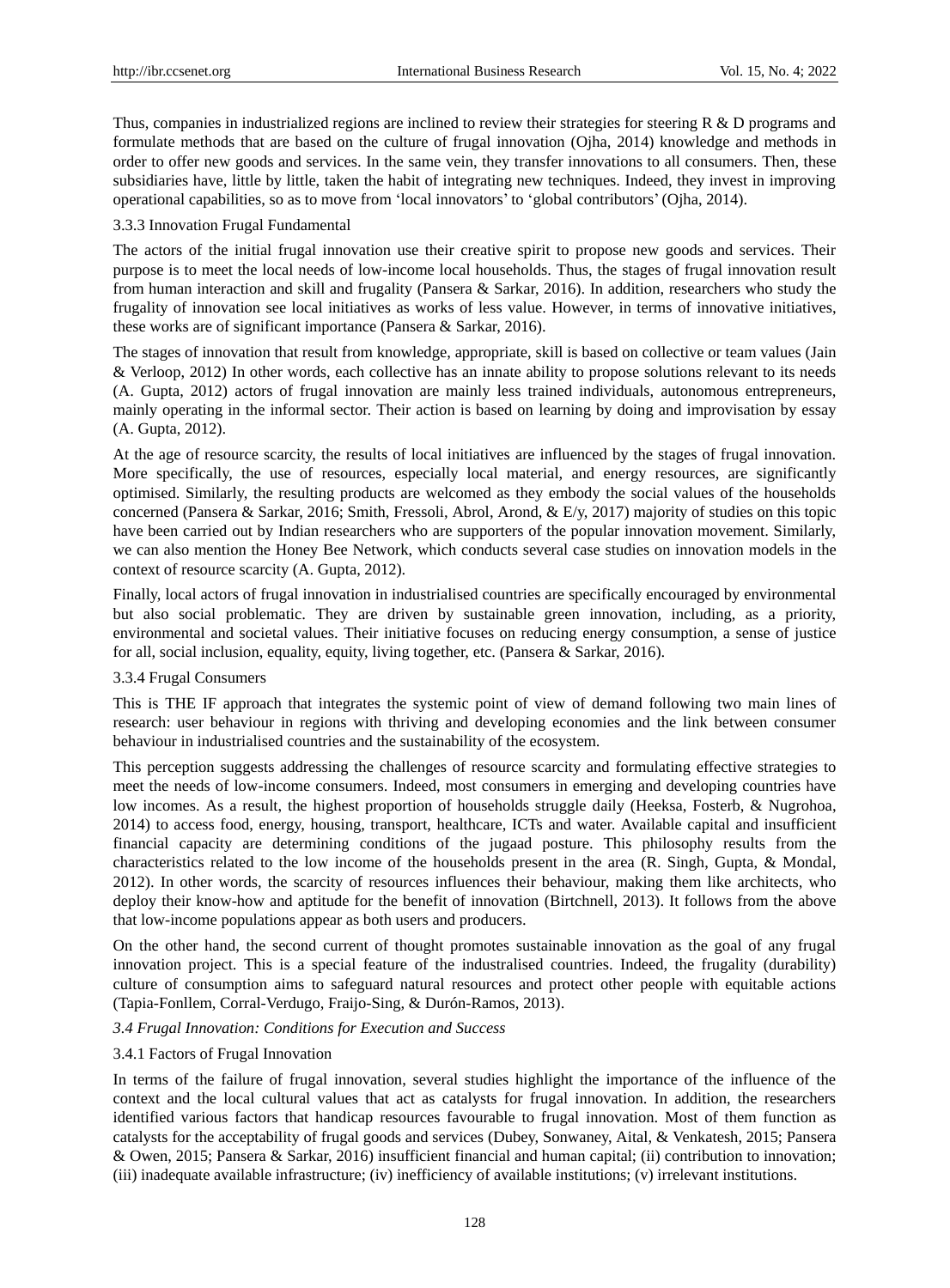However, other work reveals the main success factors of innovation in terms of :(i) appropriation of low-cost innovation rules (P. K. Ray & Ray, 2010; S. Ray & Ray, 2011); (ii) implementation of a modularity approach (S. Ray & Ray, 2011); (iii) – operationalisation of innovation steps by DIY (LINNA, 2013). The researchers pointed out that the learning process emerges empirically, and the stages of frugality are not planned. On the other hand, they come, rather, spontaneously. The steps are based on a problem rather than being aligned with consumption (Pansera & Owen, 2015); (iv) studies of local expectations and the availability of entrepreneurs to enter the context of local organisations in order to attract promoters (Corsi & Minin, 2014) and business networking. However, a large number of studies believe that research and development is a privileged vector for stimulating frugal innovation projects (Altmann & Engberg, 2016).

More specifically, the researchers find that the success of the frugal innovation project is achieved in the absence of any financial investment in Recherche & Development (Pansera & Owen, 2015; Pansera & Sarkar, 2016). On the other hand, others stress the importance of support for Recherche & Development. In addition, the competency in the management of communication technologies is essential for the development of frugal innovation. However, as the inclusive success of a lower-cost innovation can attract many users, maintaining the frugality of innovation requires a strong commitment. Thus, investment in R  $\&$  D allows, at the same time, the company to develop goods and services, but also to produce relevant knowledge. Finally, organisations are called upon to invest in fundamental, applied, and academic research, including science, technology, and business management.

Figure 3 developed for synthesis purposes, shows the favourable factors and obstacles to frugal innovation (Srivastava, 2015).



Figure 3. Main determinants of success/failure of frugal innovation projects

Source: Compiled data from the literature, 2021

# 3.4.2 Organisational Problem of Frugal Innovation

Previous studies have investigated the organisational problem encountered within the stages of frugal innovation. The major findings that emerge highlight the structure of the team (varied profile) and the commitment of the members (Weiss, Hoegl, & Gibbert, 2011). It is therefore important to mobilise the collaborative management, agility and autonomy of team members in the stages of achieving frugal innovation (Shankar & Hanson, 2015). In addition, participatory management facilitates the consideration of stakeholders' points of view, including their expectations. Finally, other researchers have highlighted the important role of the agile approach and the strengthening of frugal innovation capacities (Lim et al., 2013) and knowledge management (Bencsik, Machová, & Tóth, 2016).

# 3.4.3 Implementation and Diffusion of Frugal Innovation

The research that has addressed this theme is divided into the following three themes: (i) methods of popularisation and recovery of frugal innovation and the business model (ii) effect of frugal innovation (iii) use of frugal goods and services by sector.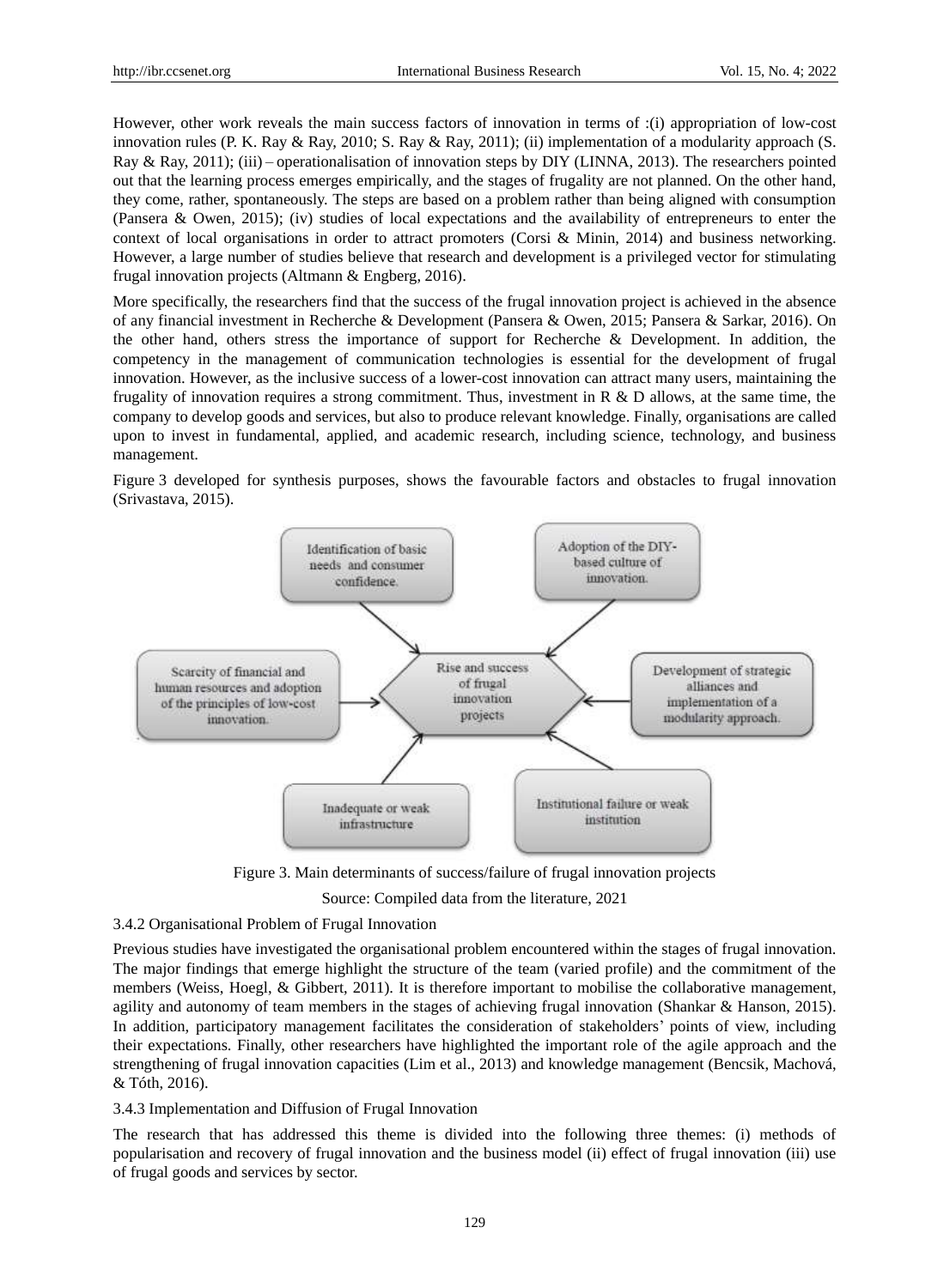Work on methods of disseminating frugal goods is still poorly circumscribed and even less structured. Two (Hossain, 2016; Hossaina et al., 2016) development methods by pointing to the models of popularisation of the FI (regional, entourage, space and opposite). A few researchers investigated the opportunities surrounding the blue ocean strategy (Kim & Mauborgne, 2017) applied to developing markets. They conclude that for a sustainable competitive advantage, the Blue Ocean is the best strategy for the implementation and distribution of frugal goods.

The preceding lines are devoted to the origins, characteristics, and typologies of the FI. The following pages will map the FI in terms of paternities and sectors of activity.

#### *3.5 Mapping the FI Phenomenon: Authors Who Have Documented Frugal Innovation*

The literature reveals that the conceptualisation of frugal innovation is mainly driven by British, Indian, American, and German authors (Figure 3). Similarly, the main studies on frugal innovation seem to be concentrated in the same countries. In addition, the occupation of the first two ranks by the British and the Indians results from the traditional commercial and cultural intensity that binds these two countries (cooperation between the universities of these two countries).). The authors who follow those previous ones are, among others: Germany, France, Canada, Australia, etc. However, the authors Belgian, Danish, Irish, Jamaicans, Hurugese, Mexicans, Filipinos, Portuguese, Russians, Singaporeans, Slovaks, South Koreans, and Dutch. Figure 4 shows the authors by country.



Figure 4. Mapping of FI Authors Source: compiled data from literature (author, 2021).

#### 2.5.1 Opportunities for Frugal Innovation Studies

According to the literature, innovation and technology journals occupy the highest proportion (16 articles) compared to 3 articles published in strategy journals. While the other articles were, for the most part, published in ICT (10 articles), health (08 articles), etc. journals.

For reasons of relevance, articles were distributed by publication journals as shown in Figure 5.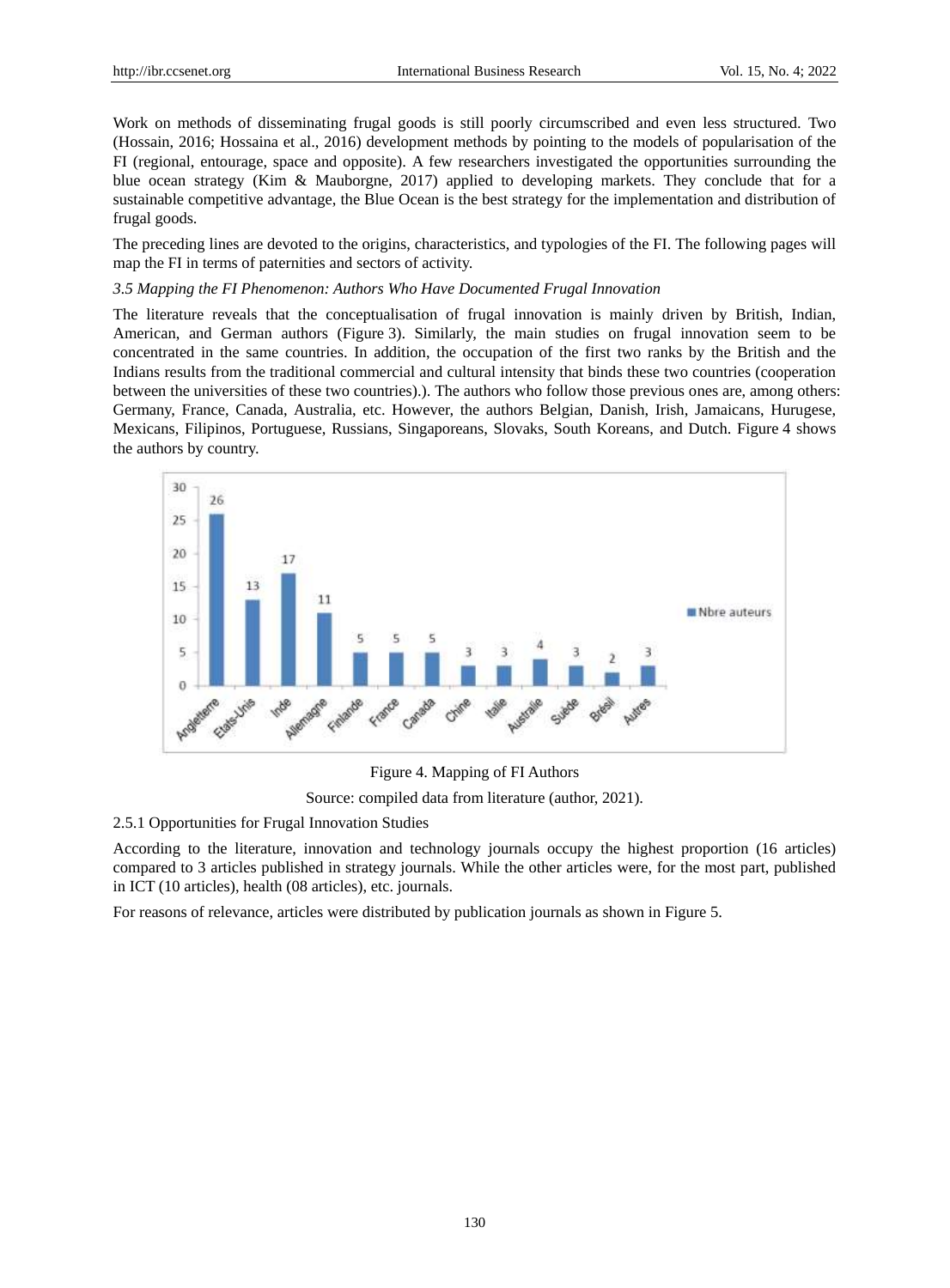

Figure 5. Distribution of Journals by Articles

Source: data compiled from the literature and generated in Excel (author, 2021).

# *3.6 Analysis of Frugal Innovation Management by Sector of Activity and Prospects*

# 3.6.1 Frugal Innovation in the Healthcare Sector

Several researchers (Hossain, 2016; Hossaina et al., 2016; Khan, 2016; Midler, 2017) have produced work over the past five years in the healthcare sector. According to the results of their research, several multinationals from Western countries, including GE and Siemens, have continuously developed new, lower-cost health care equipment to meet the local needs and conditions of low-income people. Some authors (Pai, Vadnais, Denkinger, Engel, & Pai, 2012) argue that sanitary means must be produced with a view to resource scarcity in the spirit of IF, but respecting all quality and safety standards. Thus, GE is developing portable equipment in the form of an electrocardiogram (ECG) priced at \$1,000, an ultrasound machine priced at \$15,000, and a Lullaby baby warmer to provide appropriate care to underserved households (Agarwal & Brem, 2012; Agarwala et al., 2018; Agnihotri, 2015). For example, conducting an ECG test in an Indian region and some emerging countries required \$1, or 20% of the price in developing regions (Angot & Plé, 2015) device of the Siemens company, relatively inexpensive, contributes to the monitoring of the heartbeat of embryos. Similarly, we can mention the embrace and the mOm which are leading portable devices for preheating, used by European households. These devices have helped protect many newborns (Bhatti, 2014; Bhatti & Ventresca, 2012, 2013). Two British anaesthesia doctors have implemented the Shaker scope device, allowing for analyses of sight, hearing, etc., following the experience gained in Zambia (Mandal, 2014).

An entrepreneur from India was able to develop a device called the 'Jaipur foot'; it is an efficient piece of equipment of low monetary value but having met the real need of the locality (Bhatti, 2014). A few years later, local orthopaedists, with the participation of MIT, developed the 'foot of Jaipur', for the benefit of households in various regions of the world (Agnihotri, 2015)"foot of Jaipur' is a prosthesis made using rubber materials, at a low price. It is produced massively and relatively suitable for places where the terrain is very rugged such as India and parts of Africa (Douglas, 2013) was made with titanium for a price ranging from '\$5 to \$20. Its manufacturing process is less complicated, while its performance is high (Bhatti, 2014).

The health facilities of India provide their patients at a relatively low price. While the health institutions at Aravind Eye Care Hospital and the Health Centre at Narayana Hridulaya (India) have developed new approaches to lower-cost healthcare through mixed grants (Govindarajan & Ramamurti, 2013). Then, the Aravind Eye Care Hospital (India) offers 60% of its surgical cataract services at a cheaper price, i.e. \$ 30 without subsidy to patients against \$ 3000 in the United States (Florian, Julia, & Matzler, 2015). In some developing regions (Ghana, Mali, etc.) , and emerging countries (Mexico and South Africa), health care services frequently use mobile technologies to support (Petrick & Simpson, 2015) Mexico-based Medical made a subscription to provide medical advice for \$5 per month. Ghana and Mali have developed the 'mPedigree' program to test, issue prescriptions, and report to households in their homes. A large number of health magazines (Globalisation and Health) publish articles related to low-cost health service offerings (Crisp, 2015). Collaborative innovation and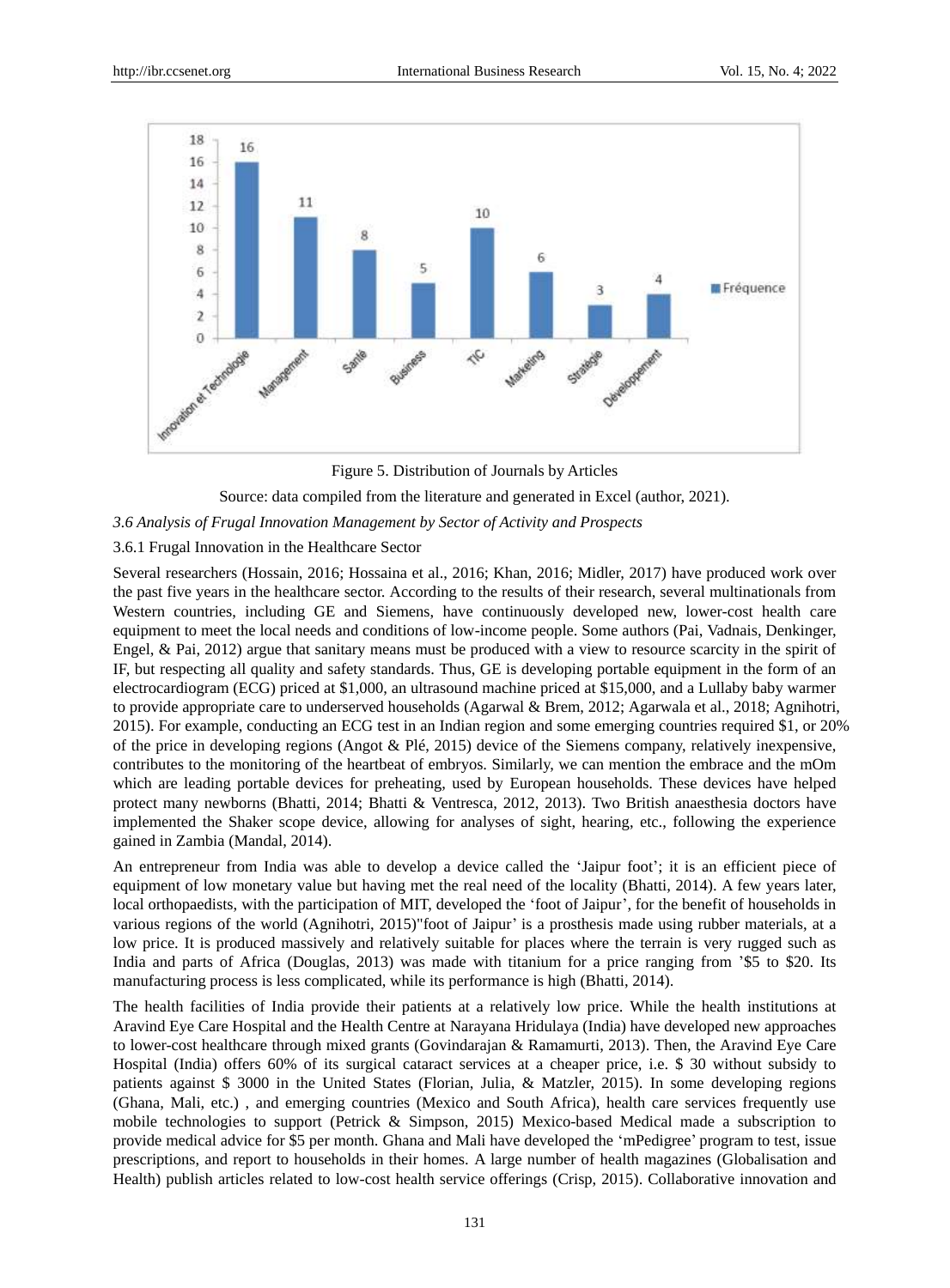knowledge transfer play a key role in the development of frugal and reverse innovation in health (Dandonoli, 2013)

3.6.2 Frugal Innovation in the Information and Communication Technology Sector

It follows from the above that the IF is present in the entire field of Technology and, specifically, that of Information and Communication. It is, in fact, one of the sectors that has known frugal initiatives through the rise of equipment, software friends also commercial prototypes. We can mention, among others, the Itel model, Nokia 1100 and Nokia 101 acquired at low costs and used by many households in developing countries (Hossain, 2013, 2016; Hossaina et al., 2016) cell phones with a battery life of more than a month. More specifically, one of his cell phone models cost \$45 with a 30-day battery life (A. Singh, 2013) While the American company 'Logitech' has manufactured a high-performance mouse that is competitive with that of the Chinese company Rapoo (Economist, 2012b). One laptop per child (\$100) has transformed children's access to modern learning for children in developing countries (Bhatti, 2014; Bhatti & Ventresca, 2012; Economist, 2012b). In the same context, the Indian government offers each student an 'Aakash' brand tablet worth \$60 (Agnihotri, 2015) Finally, in Bangladesh, online learning is carried out via a virtual classroom at a lower cost, allowing students from low-income families to access it.

Several mobile money transfer services are being developed and adopted in many parts of the world. Around 2007, an entrepreneur from Kenya created the company Safaricom which offers remittance services and microfinance via the M-Pesa mobile. It is an innovation that has revolutionised remittance models and the African communicational style (Agnihotri, 2015; Hughes & Lonie, 2007). While the companies Eko (India), Easypaisa (Pakistan), Kopo Kopo (Kenya), WIZZIT (South Africa) and bKash (Bangladesh) are promoters of the mobile (Bhatti, 2014; Bhatti & Ventresca, 2012, 2013). It should be noted that the mobile phone company Bharti Airtel (India) offers a low-cost communication service to users with a remarkable profit margin (Bound & Thornton, 2012; Braclay, 2014).

3.6.3 Frugal Innovation in the Transportation Sector

The FI has enabled the transport sector to evolve very rapidly, in developing countries, but also in developed countries. By way of illustration, we can mention, among others, Tata Motors (India), with its brand Tata Nano, which represents the relatively less expensive car brand (\$2000) launched in 2009 (S. Ray & Ray, 2011). Its manufacture is based on frugality standards (Birtchnell, 2013).

The FI has improved patient transport in rural areas of developing countries. Similarly, several smaller companies and associations offer more frugal transport services in developing countries. By way of illustration, an American company Harman, through Indian and Chinese engineers, has developed a simple transport system named 'Saras', for emerging markets (Leavy, 2014). Indeed, Harman has succeeded in making Toyota a customer (Economist, 2014). At the local level, for example, farmers are placing water pumps in ox carts to create a new mode of motorised transportation (Phanish Puranam & Kumar, 2015). Thus (Economist, 2014; Leavy, 2014; Phanish Puranam & Kumar, 2015) frugal innovation in the field of transport has undergone changes in line with national and international mobility needs.

3.6.4 Evolution of the Energy Sector in Terms of Frugal Innovation

The FI in the energy field covers solar panels, rechargeable lamps, and fuels. These are initiatives that are essentially based on sustainable innovation. In this perspective, most entrepreneurs develop green intellectual capital to offer green innovations in the field of electricity. This is the case of SELCO in India (Agnihotri, 2015; J. Prabhu & Jain, 2013) The massive production of Chinese solar panels at low prices aims to meet the immense needs of less developed regions (Ahuja & Chan, 2014) Similarly, since 2007, Husk Power, an Indian company, has already illuminated more than 200 villages with 200,000 inhabitants (Bhatti & Ventresca, 2013; R. Gupta, Pandit, & Nirjar, 2014). In African countries, many companies (Solar Sister, enviro2B) specialising in renewable energy offer electricity to households (women) via grids (SolarSister, 2015).

Finally, the frugal energy approach is also manifested in the behaviour of energy consumption and therefore in the responsibility and intelligence of each user of the different energy sources within his reach.

3.6.5 Frugal Innovation in the Finance Sector

It focuses, among other things, on microfinance and microcredit developed in several developing and developed (Bhatti, 2014) By way of illustration: the presence of the 'Grameen Foundation', of Indian origin, in more than 36 countries around the world.

Similarly, the service offering called 'missed call' has been developed in various sectors in India. In the banking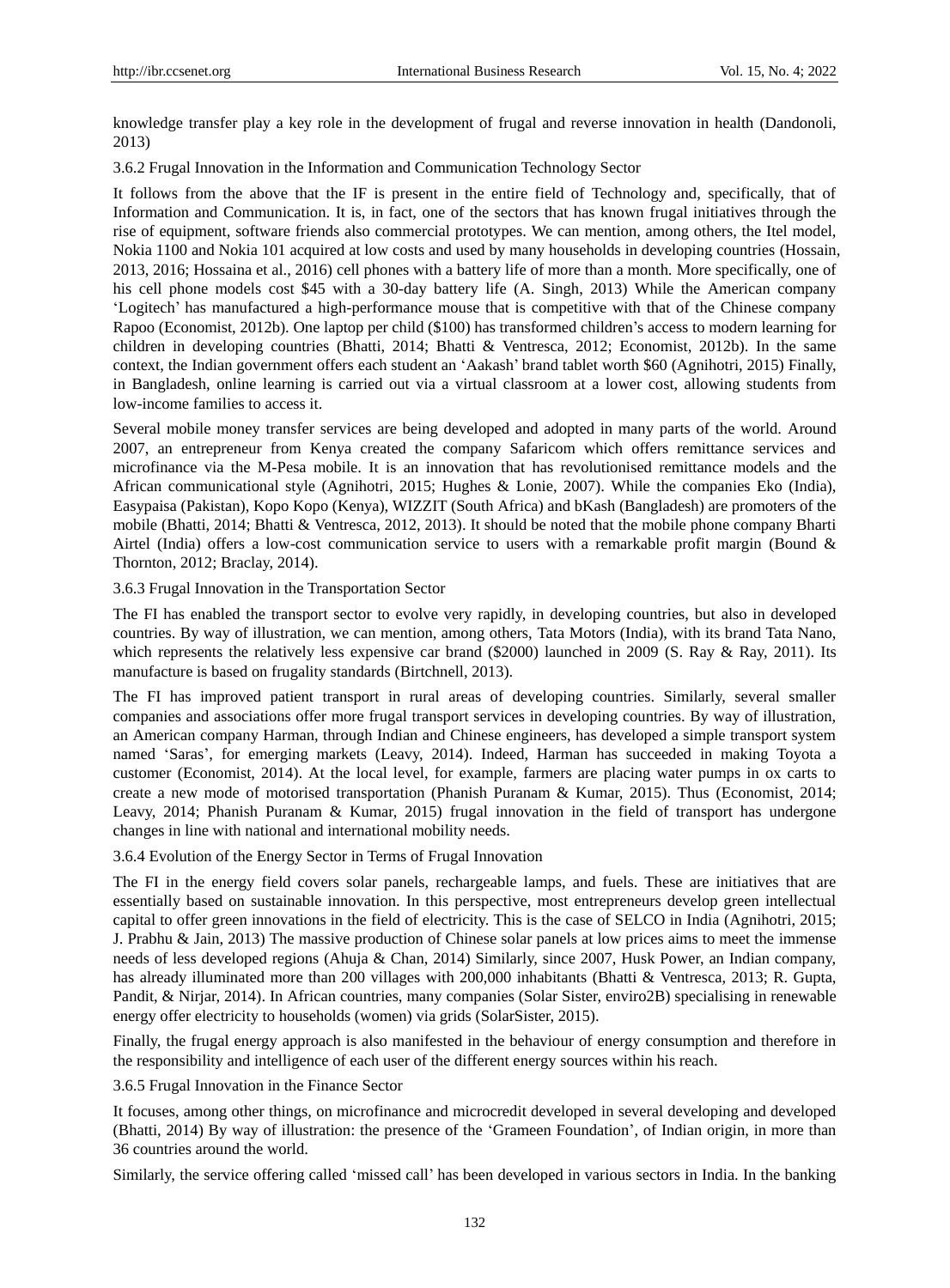sector, for example, a customer calls a bank number. Instead of picking up the call, the bank calls back the customer's number. In addition, through an automated message, customers receive information, such as account balance and a mini-bank statement on their mobile device (G. Prabhu & Gupta, 2014). The Centre for Rural Development's rickshaw bank (G. Prabhu & Gupta, 2014) has empowered individuals in India whose profession is cyclopousse (Sahay & Walsham, 2014).We also note the development of platforms called 'A Little World' that offer mobile money transfer services securely through biometrics (Rao, 2017) easy with a positive impact on the living environment of disadvantaged households. Finally, it should be noted that frugality in the financial sector meets the real needs of disadvantaged people.

## 3.6.6 Frugal Innovation in the Water Sector

Frugal innovation in the water sector focuses on conservation techniques but also treatment and filtering (Btatkeu-K., Tchatchueng, Noubactep, & Care, 2015). By way of illustration, we cite the techniques of desalination of seawater by the Israelian State and the Arab Emirates (Petrick & Simpson, 2015). This technique consists of the development of a filtration device allowing the optimisation of the energy consumption of industrial unities. In the same vision, the Indian state is developing water purification units (Purei) allowing households to have access to drinking water at a lower cost. In the same perspective, the Tata Swach purifier is also part of the vision to enable a large number of households to obtain quality water at a reasonable price (Agnihotri, 2015).

In addition to the above, it should be noted that water purification techniques are evolving positively with the development of LifeStraw in Switzerland, capable of purifying water at 99.9% (P. Soni & R. Krishnan, 2014). This is also the case in India with Siemens, which has developed a system to treat wastewater via algal bacteria (Tiwari et al., 2016). In Sweden, a company has manufactured equipment for treating water by solar heating, suitable for less developed regions.

## 3.6.7 Frugal Innovation in Little-Explored or Undiscussed Sectors

The posture of frugality is omnipresent in several sectors of activity. However, there are still some sectors that are little investigated, including housing, agriculture, and education. Indeed, there has been little frugal innovation in transport services apart from the Kutcha (India) projects offering households a \$300 price to buy a home and Awami (Pakistan) offering a \$5,000 villa to low-income households (R. Singh et al., 2012). Secondly, the agricultural and education sectors, etc. are also less served by the philosophy of frugality. On the other hand, overall, fi is spreading to most sectors of activity and manifests itself in terms of empowering disadvantaged users. Also, the era of the health crisis around the world has led all companies to find unexpected, simple, and effective solutions by adapting what they know how to do to the specific needs of the crisis. The health sector has thus benefited from numerous frugal initiatives.

# 3.6.8 Key Concepts Frequently Cited in Literature

In the literature explored, the *concept of frugal innovation* appeared frequently (36 times), followed by *emerging countries* (24 times). These results confirm those of the literature which reveal that frugal innovation is mainly practised in emerging and developing countries. Other concepts (*innovation, base of the pyramid, India*, etc.) are quite frequently mentioned in the titles of articles or cited among the keywords. Figure 4 shows the keywords frequently mentioned in the articles explored.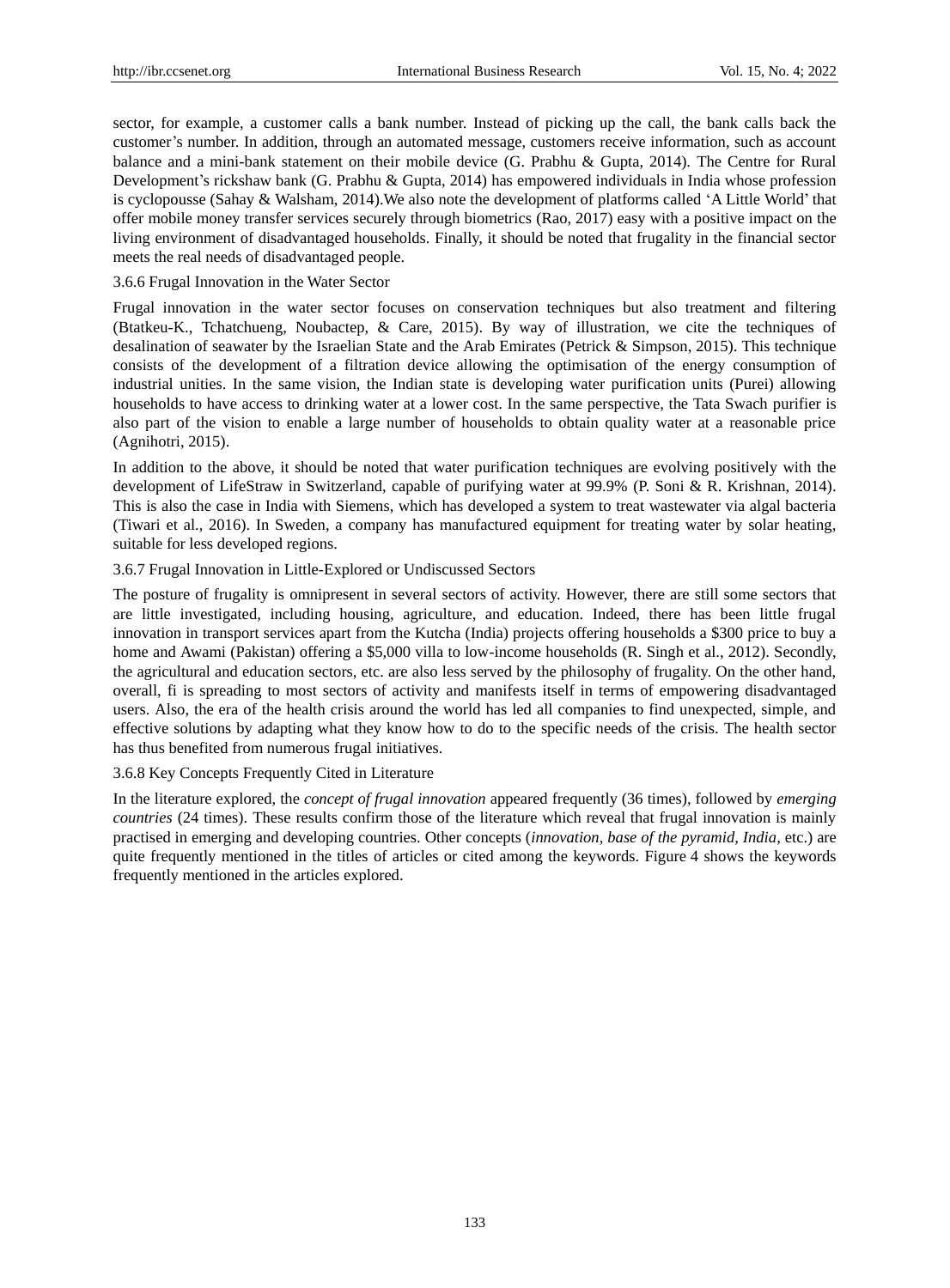

Figure 6. Keywords frequently appeared in the literature. Source: Compiled data from the literature, 2021

3.6.9 Prospects for Frugal Innovation Research

Beyond the above, we asked researchers, experts, and practitioners to give their opinions, on a scale ranging from 1 to 5, on future research themes. The themes formulated are inspired by the literature explored.

Overall, the results show that, *the role and* modus operandi *of SMEs, SMIs and VSEs* require more research, the average score of all items is about 4.20/5.

More specifically, it appears from the above that (i) *strategies for the dissemination and marketing of* frugal products (4.30/5) (ii) *the role of universities and institutes in the development of the FI approach* (iii) *the effect of frugal culture on community entrepreneurship*, etc. have obtained similar average values (4.25/5). These are closely followed by (i) *the effect of intellectual capital of FI development (ii) the model of learning and community engagement in frugal innovation projects (iii) the model for measuring and representing the socio-economic impact of FI (iv) opportunities for the development of FI projects in urban areas* (4.23/5).

These results are supported by the answers to the questions asking research respondents to formulate or identify other potentially relevant areas of research on FI. Indeed, one expert said: 'the role of frugal consumer actors, their involvement in the frugal product, process and the financial and economic accessibility of frugal products.' Another respondent formulated the following question in the form of a comment: 'how will collaboration between developed and developing countries influence the development and diffusion of products of reverse innovation'. In other words, the quantitative and qualitative responses highlight that, in emerging and developing countries, the most relevant areas of research are related to the distribution of FI products and the ecosystem where such an approach to innovation emerges. Looking specifically at the ecosystem, the aspects that are most relevant for future research seem to be the following: *innovators at the company level (startups), the involvement of communities in the learning process and the promotion of synchronised collaboration between different actors.*

Seven practitioners stressed the importance of measuring the social and environmental impact of FI projects. A few did not provide details, while others suggested measuring specific aspects, such as *the impact of frugality on well-being* or *the mitigation of problems of marginalised groups*.

Moreover, the results show that emerging and developing countries remain relevant contexts for future scientific productions on FI against industralised countries. Indeed, for emerging and developing countries, the main topics for future research are placing the user at the heart of the innovation process; the *ecosystem and process of diffusion of frugal innovations; the modus operandi of community innovators; the cement of*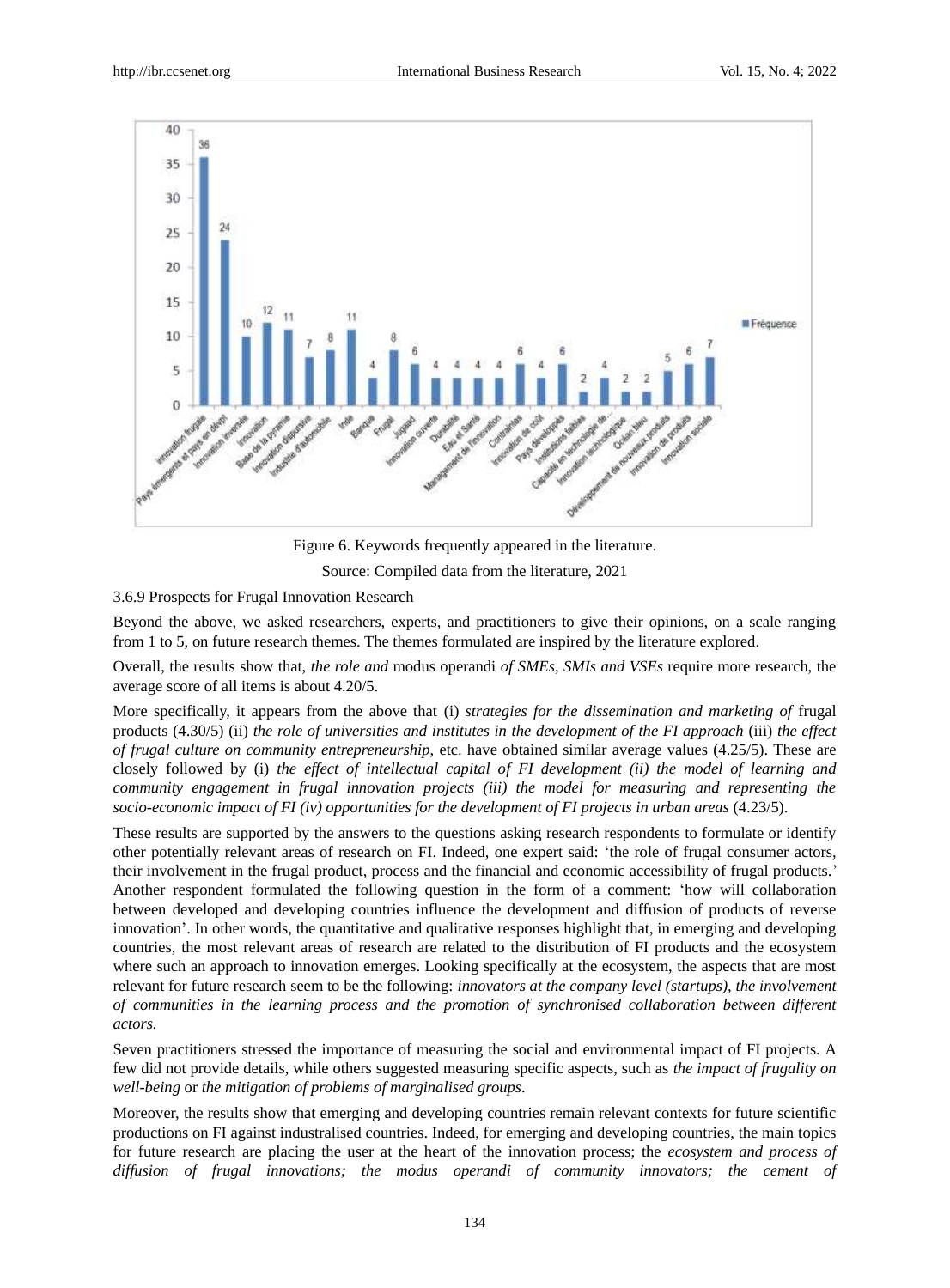*university-practitioner collaboration, etc.* Table 4 reflects the outlook.

## Table 4. Broad Trends in Frugal Innovation Research Perspective

| Concept                                                                        | Average | <b>Standard</b><br>deviation |
|--------------------------------------------------------------------------------|---------|------------------------------|
| Strategies for the dissemination and marketing of frugal products              | 4.30    | 1,87                         |
| The role of universities and institutes in the development of the FI approach, |         | 1,63                         |
| Effect of frugal culture on community entrepreneurship                         | 4.25    |                              |
| Effect of intellectual capital of FI development                               |         |                              |
| Model of learning and community engagement in frugal innovation projects       | 4.23    | 1.53                         |
| Model for measuring and representing the socio-economic impact of fi,          |         |                              |
| Opportunities for the development of IF projects in urban areas                |         |                              |
| Role and modus operandi of SMEs, SMIs and VSEs                                 | 4.20    | 1.65                         |

*3.7 Implications*

#### 3.7.1 Theoretical Implications

FI stakeholders (researchers, experts, practitioners, and policy-makers) benefit from an adequate understanding of frugal innovation. Moreover, it emerges from this that the FI strongly overlaps with certain emerging thoughts including, among others, frugality and opposition applied to innovation (Govindarajan & Ramamurti, 2013), the radicalness of innovation or disruptive innovation (Brem & Ivens, 2013; Hang, Chen, & Subramian, 2013; Smith et al., 2017; Zeschky et al., 2011; Zeschky et al., 2014).

However, the results of our study allow actors to decompartmentalise the approach to frugal innovation and call for the proposal of theoretical models. By way of illustration, several empirical studies (Haier, Tata Nano, ECG and GE Ultrasound) have been carried out in different scientific branches. It follows from the above that almost all service innovations are favourable to low-income households. It appears that in some cases that have received sustained attention are less studied. Some studies have not explored FI although they are included in the articles (So, 2014).

In addition, our study allows stakeholders to understand that the IF approach promotes product sustainability (Abrol & Gupta, 2014; Brem & Ivens, 2013; Levänen et al., 2016). Therefore, the degree of this sustainability needs to be examined thoroughly. This research makes it possible to understand that most frugal innovations developed by grassroots innovators remain informal and poorly documented. These innovations do not require significant funding. As a result, researchers in emerging and developing countries will further explore the opportunities offered. Finally, the results of our study will provoke a wave of research in the agricultural, accommodation and educational sectors, which reveal to be the least investigated areas.

## 3.7.2 Methodological Implications

In general, the adoption of the simultaneous mixed method (qualitative and quantitative) is the major methodological contribution. Specifically, the adoption of new constructs and the adaptation of the contents of the items forming the dimensions of the variables used in the context of this article represent a remarkable methodological contribution, because previous studies have not considered the constituents specific to the object of the research.

Then, after lexical analysis, several themes are revealed to be relevant. These include: (i) frugal innovation in the agricultural sector (ii) frugal innovation in the education sector; (iii) strategies *for the dissemination and marketing of* frugal products (iv) *the role of universities and institutes in developing the FI approach*, (v) *the effect of frugal culture on community entrepreneurship* (vi) *the effect of intellectual capital on the development of FI, etc.* Thus, the reliability and relevance of these themes are part of the range of remarkable methodological contributions.

Finally, the mixed approach applied is an undeniable methodological contribution. Indeed, this approach helps to minimise the limitations of qualitative and quantitative methods. It is a methodological path that has been allowed to have a finer and complete understanding of the problem of frugal innovation. This process took place in a phase during which qualitative and quantitative data were generated successively and iteratively. On the other hand, the combined analysis of qualitative and quantitative approaches allowed the documentation of little-studied concepts/variables.

# 3.7.3 Managerial Involvement

The identification of the concepts *of diffusion, acceptability, commercialisation of frugal products, sustainability of frugal products,* which play a significant role in the development of frugal innovation, represents a concrete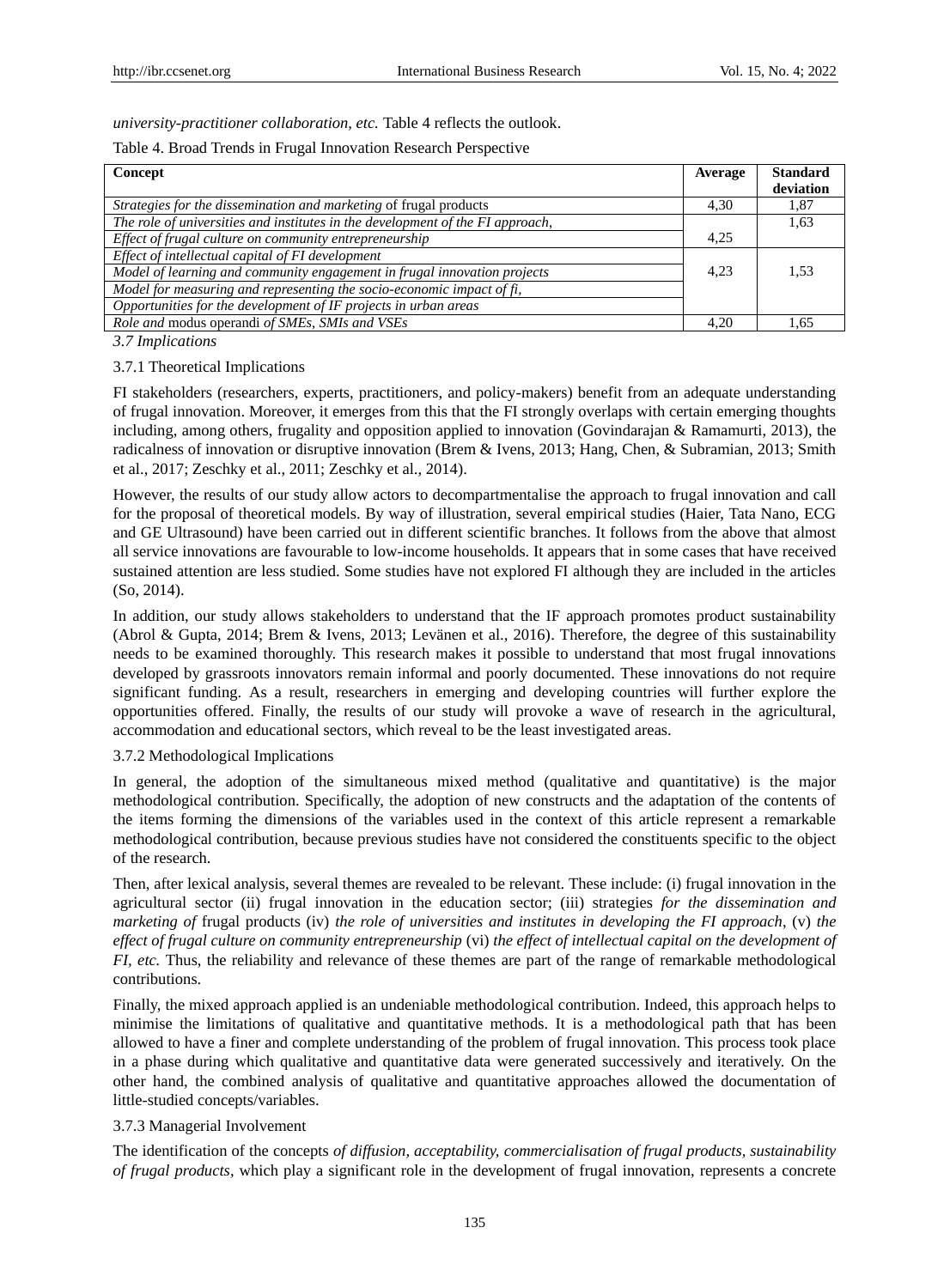contribution for all actors involved in frugal innovation projects. Indeed, highlighting the importance of these concepts in the process of frugal innovation, is an important element in which theorists and experts in FI can rely on to suggest and enrich the design and management practices of frugal innovation projects.

Similarly, our study highlighted the importance of sectors with high potential for frugal innovation. This is a contribution that can facilitate the identification of frugal innovation projects for practitioners. On the other hand, the analysis shows several sectors of activity well served by frugal innovation, but whose demand remains relatively strong. This highlight is part of the chapter of practical contributions. Specifically, it is desirable that the focus be on the needs to be met and the sustainability of frugal products, the diffusion strategy as well as the collective intelligence of frugal entrepreneurs.

#### *3.8 Search Limitation*

This research did not explore masters dissertations and doctoral theses carrying innovation. There may be relevant empirical studies that have not been exploited, although a systematic research approach has been adopted. In addition, the additional knowledge reveals that there are several more appropriate facts related to fi that have not been published. Some empirical studies (among others, LifeStraw and Solvatten) were mentioned. This study has adopted a sectoral analysis, whereas the thematic analysis can shed different light. Finally, limiting research in the period 2010–2018 is a remarkable methodological limitation given that the period of 2020–2021 would have seen the emergence of several frugal innovation projects generated by the covid-19 pandemic.

#### *3.9 Research Perspectives*

First, it is essential to link the concept of frugal innovation with other closely related concepts to properly define it. As the limits of frugality are poorly circumscribed, an explicit fables and the scope of the FI's posture is necessary. In the second place, the studies focus on cases in India, China, somewhat in Africa and British and Indian researchers share an explicit percentage of the authorship of publications. Therefore, the contribution of African researchers is relevant. In the third place, research could adopt a hybrid method of research by moving from existing conceptual research and empiric research with quantitative analysis to propose emerging theories. In any case, some localities and countries are relevant contexts in the process of acquiring global knowledge about FI. Agricultural, educational and energy, energy, and TIC fields in developing countries require extensive exploration, as this research reveals that these sectors are little explored. In the fourth place, the commitment of academics and research institutes in this discipline can contribute to deepening knowledge. In this case, this research deployed a descriptive, sectoral approach and is located between 2010 - 2018. A thematic study extended until 2021, or even 2022, could be a relevant one to highlight various themes developed by previous research.

# **4. Conclusion**

The main objective of this work was to explore the existing literature on frugal innovation to lay the groundwork for further work by identifying gaps in current knowledge and to formulate new avenues for future research.

As far as quantitative analysis is concerned, the results are in line with the conclusions of previous studies on the subject. Moreover, 2016 was the year in which publications on frugal innovation, from 2010 to 2018, reached a peak. In addition, the authors who show the greatest interest in this topic come from the United Kingdom, India, the United States and Germany. The study further confirms that the dominant literature focuses on emerging and developing countries (Agarwal1 & Brem, 2017; Hossain, 2016; Hossaina et al., 2016). While the health and ICT sector is the most studied sectors. However, the analysis shows that the energy industry is also relevant.

The qualitative analysis shows several trends: (i) first, the heterogeneous perspectives of the authors are gradually evolving towards a convergent understanding of the main characteristics of frugal innovation. Therefore, it is suggested that FI should be seen as an approach focused on the entire process or product characteristics rather than part of the innovation. This makes the FI 'adaptable' and 'transferable' to any industrial and territorial context. The proposed conceptualisation corresponds to a common understanding of FI (Rao, 2017; Weyrauch & Herstatt, 2016) and supports the latest definitions that FI aims to create products with attractive values for targeted customer groups by focusing on core functionalities and thus minimising the use of material and financial resources across the value chain (Tiwari et al., 2016); (ii) The second, it appears that a literature-based thematic description can clarify the relevant dimensions of the ecosystem where the FI emerges. Approaches to innovation have been mainly identified in resource-limited environments, in emerging and developing countries. The main areas of research identified and described are the institutions and relationships between ecosystem actors, frugal innovators – both at the business level and at the local level – and consumers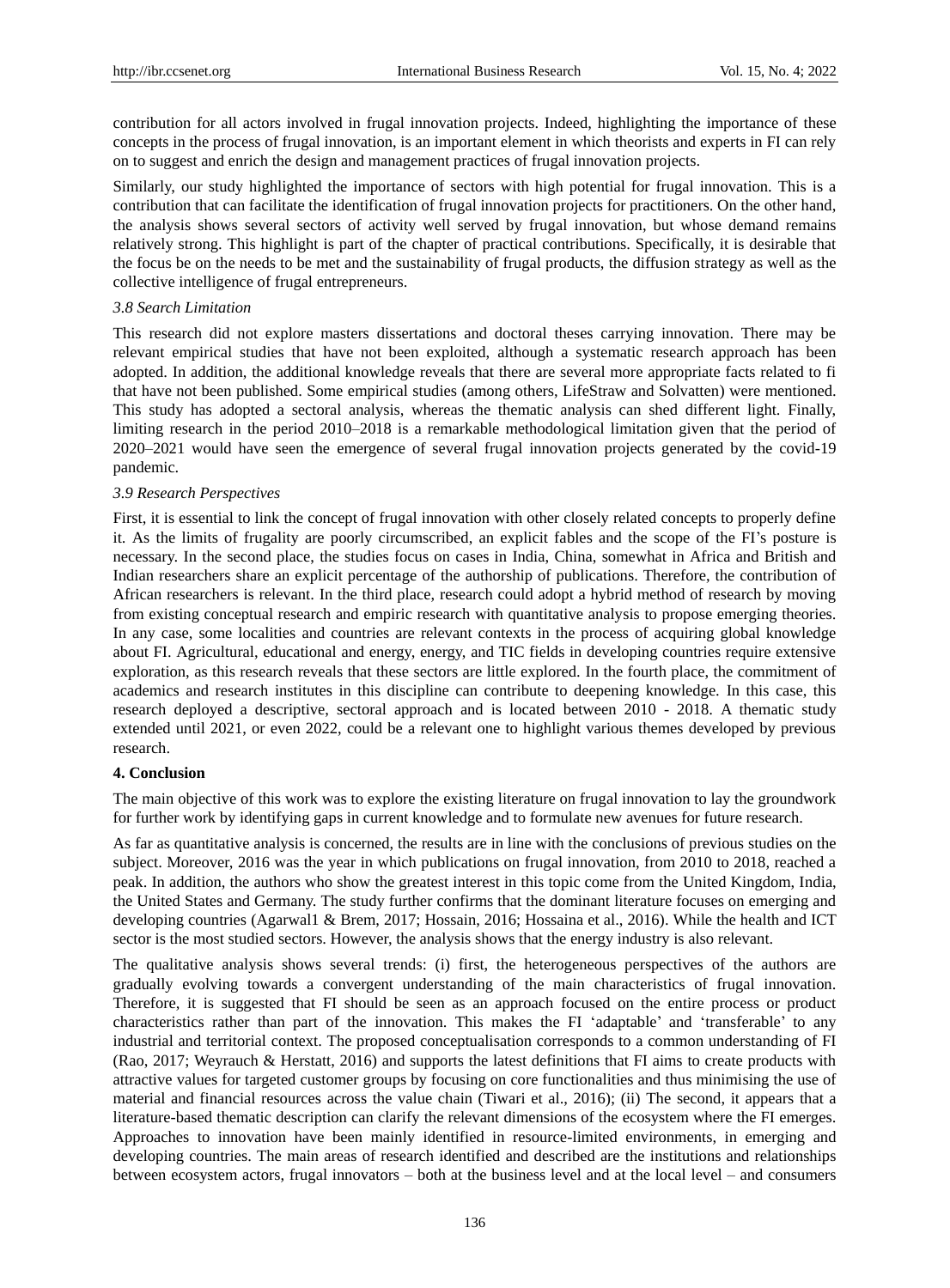as ultimate beneficiaries of these innovations; (iii) thirdly, we have identified the crucial role played by the innovation process in defining frugal approaches to innovation. Three subthemes characterise the innovation process: the catalysts of frugal innovation, the characteristics and success factors of the new product development process, and organisational issues. The literature review focused on the development of new products highlighted that the critical success factors in the innovation process are mainly related to intangible aspects (motivations, trust, alliances, etc.).(Rao, 2017; Tiwari et al., 2016; Weyrauch & Herstatt, 2016).

The results of the analysis show that the most promising research area for emerging and developing countries is *the frugal approach to innovation (AFI) in SMEs and start-ups.* In addition, experts suggest more research on ecosystem aspects, such as how to *foster collaboration between the different actors involved in the frugal innovation process*, and specifically on how *to learn from community engagement* and, finally, on *strategies for disseminating and commercialising FI.* These results support the findings of the existing literature review, which highlights that research on SMEs is free and that articles on strategies and dissemination are very recent and fragmented.

Despite its contributions, this document has some limitations, especially about the methodology adopted, for example the choice of keywords, the periodicity and, therefore, the articles included in the analysis, as well as the categorisation process. This analysis is illustrative, rather than exhaustive or definitive. Future research could extend the period including the context of covid-19 and other contributions on the subject, such as book chapters, activity, and research reports.

Nevertheless, the findings have important implications, at the same time, for researchers, policy-makers, and entrepreneurs. In this regard, better framing, and insight into the concept of frugal innovation has been amply conceptualised. Similarly, the key elements characterising the FI were analysed, allowing stakeholders (companies and individuals) to identify the process and methodologies that will preside over the deployment of the frugal approach to innovation and avoid the disruption of entirely new markets. Finally, from the same perspective of the implications, our research enables entrepreneurs to formulate a better value proposition to less affluent customers with a more efficient use of resources. This research helps to understand that a frugal approach to innovation could also generate social and environmental benefits in advanced economies, even in contexts characterised by austerity.

# **References**

- Abrol, D., & Gupta, A. (2014). Understanding the diffusion modes of grassroots innovations in India : a study of Honey Bee Network supported innovators. *African Journal of Science, Technology, Innovation and Development, 6*(6), 541-552. https://doi.org/10.1080/20421338.2014.976974
- Agarwal1, N., & Brem, A. (2017). The Frugal Innovation Case of Solar-powered Automated Teller Machines (ATMs) of Vortex Engineering in India. *Journal of Entrepreneurship and Innovation in Emerging Economies, 3*(2), 115-126. https://doi.org/10.1177/2393957517717895
- Agarwal, N., & Brem, A. (2012). Frugal and reverse innovation Literature overview and case study insights from a German MNC in India and China-In B. Katzy. https://doi.org/10.1109/ICE.2012.6297683
- T. Holzmann, K. Sailer, & K. D. Thoben (Eds.), Proceedings of the *18th International Conference on Engineering, Technology and Innovation,* 1-11.
- Agarwala, N., Chakrabarti, R., Bremac, b., & Bocken, N. (2018). Market driving at Bottom of the Pyramid (BoP): An analysis of social enterprises from the healthcare sector. *Journal of Business Research, 86*(2018), 234-244. https://doi.org/10.1016/j.jbusres.2017.07.001.
- Agnihotri, A. ( 2015). Low-cost innovation in emerging markets. *Journal of Strategic Marketing, 23*(5), 399-411. https://doi.org/10.1080/0965254X.2014.970215
- Ahuja, S., & Chan, Y. (2014). The Enabling Role of IT in Frugal Innovation *Thirty Fifth International Conference on Information Systems*, 1-20.
- Albert, M. (2016). Concepts of Innovation for and from Emerging Markets. *Working Papers of the Chair for Innovation Research and Technology Management, 9*(1), 1-25.
- Altmann, P., & Engberg, R. (2016). Frugal Innovation and Knowledge Transferability Innovation for Emerging Markets Using Home-Based R&D. *Research-Technology Management, 1*(59), 48-55. https://doi.org/10.1080/08956308.2016.1117323
- Altmannan, P., & RobertEngberg. (2016). Frugal Innovation and Knowledge Transferability: Innovation for Emerging Markets Using Home-Based R&D. *Research-Technology Management, 24*(2016), 48-55.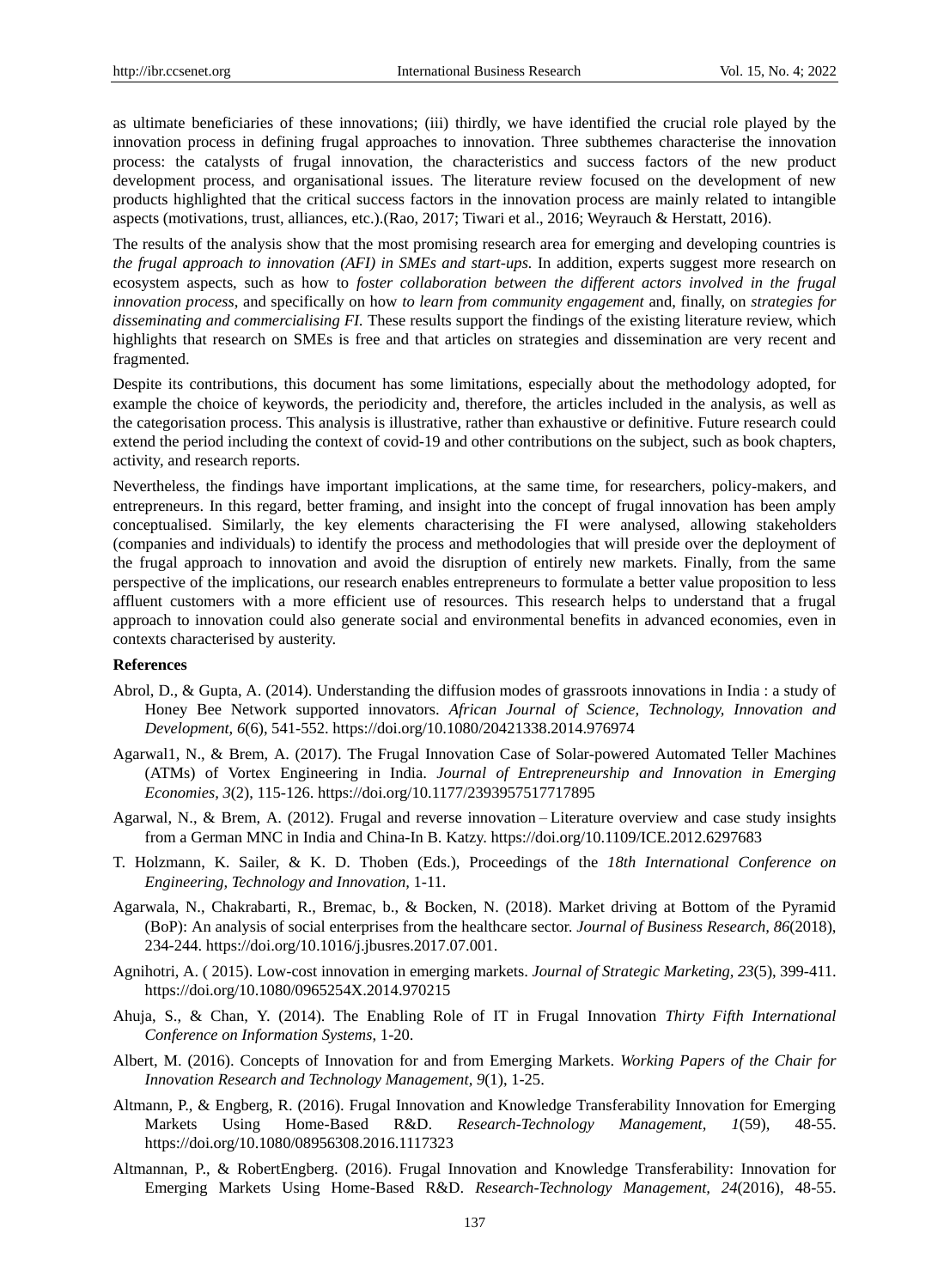https://doi.org/10.1080/08956308.2016.1117323

- Angot, J., & Plé, L. (2015). Serving poor people in rich countries: the bottom-of-the-pyramid business model solution. *Journal of Business Strategy, 36*(2), 3-15. https://doi.org/10.1108/JBS-11-2013-0111
- Annala, L., Sarin, A., & Green, J. L. (2018). Co-production of frugal innovation: Case of low cost reverse osmosis water filters in India. *Journal of Cleaner Production, 171* (2018), 110-118. https://doi.org/10.1016/j.jclepro.2016.07.065
- Arocena, R., Göransson, B., & Sutz, J. (2017). Inclusive Innovation Systems and Policies. *Developmental Universities in Inclusive Innovation Systems, 2*(2017), 93-137. https://doi.org/10.1007/978-3-319-64152-2\_5
- Basu, R., Banerjee, P., & Sweeny, E. (2013). Frugal innovation core competencies to address global sustainability. *Journal of Management for Global Sustainability, 2*(2013), 63-82. https://doi.org/10.13185/JM2013.01204
- Bencsik, A., Machová, R., & Tóth, Z. (2016). Cheap and clever symbiosis of frugal innovation and knowledge management. *Management, 14*(1), 85-93. https://doi.org/10.21511/ppm.14 (1).2016.10
- Bhatti, Y. (2014). What is frugal, what is innovation? Towards a theory of frugal innovation. *Journal Product innovation management, 3*(33), 1-25.
- Bhatti, Y., & Ventresca, M. (2012). THE EMERGING MARKET FOR FRUGAL INNOVATION: FAD, FASHION, OR FIT? *Working Paper, 1*(2012), 1-40. https://doi.org/10.2139/ssrn.2005983
- Bhatti, Y., & Ventresca, M. (2013). How can 'frugal innovation' be conceptualised? *Said Business School Working Paper Series, Oxford*(2013), 1-26. https://doi.org/10.2139/ssrn.2203552
- BING, G., & NOVA, N. (20115). quels modèles d'innovation aujourd'hui ? *GrandLyon, 7*(2015), 1-120.
- Birtchnell, T. (2013). Pyramid or iceberg? Problematizing the fortune to be made from India's austerity. *Marketing Theory, 13*(3), 389-392. https://doi.org/10.1177/1470593113489196
- Bound, K., & Thornton, I. (2012). OUR FRUGAL FUTURE: LESSONS FROM INDIA'S INNOVATION SYSTEM. *Nesta*, 1-94.
- Bouvier-Patron, P. (2017). Innovation Frugale Environnementale: Futur Avantage Concurrentiel de la Firme? *Recherches en Sciences de Gestion, 1*(118), 23-44. https://doi.org/10.3917/resg.118.0023
- Braclay, C. (2014). Using Frugal Innovations to Support Cybercrime Legislations in Small Developing States: Introducing the Cyber-Legislation Development and Implementation Process Model (CyberLeg-DPM). *Information Technology for Development, 20*(2), 165-195. https://doi.org/10.1080/02681102.2013.841630
- Brem, A., & Ivens, B. (2013). Do Frugal and Reverse Innovation Foster Sustainability? Introduction of a Conceptual Framework. *Journal of Technology Management for Growing Economies, 4*(2), 31-50. https://doi.org/10.15415/jtmge.2013.42006
- Brem, A., & Wolfram, P. (2014). Research and development from the bottom up introduction of terminologies for new product development in emerging markets. *Journal of Innovation and Entrepreneurship, 3*(9), 1-22. https://doi.org/10.1186/2192-5372-3-9
- Btatkeu-K., B. D., Tchatchueng, J. B., Noubactep, C., & Care, S. (2015). Designing metallic iron based water filters: Light from methylene blue discoloration. *Journal of Environmental Management, 166* (15), 567-573. https://doi.org/10.1016/j.jenvman.2015.10.021
- Corsi, S., & Minin, A. D. (2014). Disruptive Innovation … in Reverse: Adding a Geographical Dimension to Disruptive Innovation Theory. *Creativity and Innovation Management, 23* (1), 73-90. https://doi.org/10.1111/caim.12043
- Crisp, N. (2015). Mutual learning and reverse innovation  where next? *Globalisation and Health, 10*(1), 1-4. https://doi.org/10.1186/1744-8603-10-14
- Cunha, M. P., Rego, A., Oliveira, P., Rosado, P., & Habib, N. (2014). Product Innovation in Resource-Poor Environments: Three Research Streams. *Journal of Product Innovation Management, 31*(2), 202-210. https://doi.org/10.1111/jpim.12090
- Dandonoli, P. (2013). Open innovation as a new paradigm for global collaborations in health. *Globalisation and Health, 9*(1), 2-5. https://doi.org/10.1186/1744-8603-9-41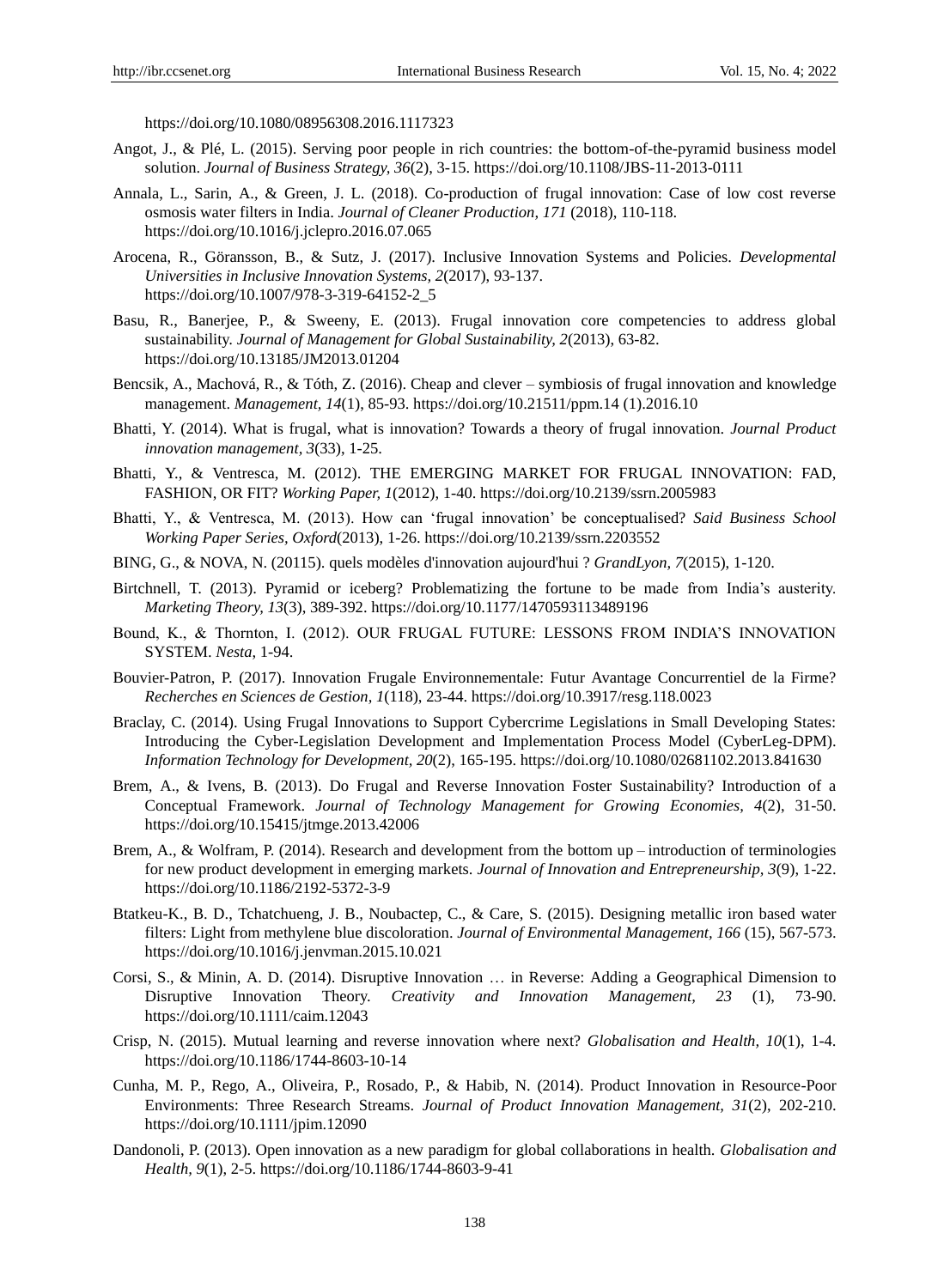- Douglas, T. (2013). Contextual innovation and social engagement: From impact factor to impact. *South African Journal of Science, 109* (3/4), 1-2. https://doi.org/10.1590/sajs.2013/a010
- Dubey, R., Sonwaney, V., Aital, P., & Venkatesh, V. G. (2015). Antecedents of innovation and contextual relationship *Journal Business Innovation and Research., 9*(1). https://doi.org/10.1504/IJBIR.2015.065950
- Economist. (2010). First break all the rules: the charms of frugal innovation. *The Economist, 15 April*.
- Economist. (2012a). Asian innovation *The Economist, 402* (8777), 1-4.
- Economist. (2012b). Schumpeter Asian Innovation: Frugal Ideas Are Spreading from East to West.
- Economist. (2014). Under the Radar Innovation Evolves in Asia, A report from the Economist *Intelligence Unit*.
- Filippetti, A., & Archibugia, D. (2011). Innovation in times of crisis: National Systems of Innovation, structure, and demand *Research Policy, 40* (2011), 179-192. https://doi.org/10.1016/j.respol.2010.09.001
- Florian, B., Julia, H., & Matzler, K. (2015). Unveiling the myths of M&A integration: challenging general management and consulting practice. *Journal Business Strategy, 36*(2), 16-24. https://doi.org/10.1108/JBS-12-2013-0123
- George, G., McGahan, A., & Prabhu, J. (2012). Innovation for Inclusive Growth: Towards a Theoretical Framework and a Research Agenda. *Journal of management studies, 49*(2012), 661-683. https://doi.org/10.1111/j.1467-6486.2012.01048.x
- Govindarajan, V., & Ramamurti, R. (2011). Reverse innovation, emerging markets, and global strategy. *Global Strategy Journal, 1*(2011), 191-205. https://doi.org/10.1002/gsj.23
- Govindarajan, V., & Ramamurti, R. (2013). Delivering world-class health care, affordably. *Harvard Business School Press-Boston, Massachusetts, 91*(11), 117-122.
- Gupta, A. (2012). Innovations for the poor by the poor *Journal Technological Learning, Innovation and Development., 5* (1-2), 28-29. https://doi.org/10.1504/IJTLID.2012.044875.
- Gupta, R., Pandit, A., & Nirjar, A. (2014). Husk Power Systems: Bringing Light to Rural India and Tapping Fortune at the Bottom of the Pyramid. *Asian Journal Management, 10*(2), 129-143. https://doi.org/10.1177/0972820113493690
- Hang, C.-C., Chen, J., & Subramian, A. (2013). Developing Disruptive Products for Emerging Economies: Lessons From Asian Cases. *IEEE Engineering Management Review, 41*(4), 119-126. https://doi.org/10.1109/EMR.2013.2287363
- Haudeville, B., & Bas, C. L. (2016). L'innovation frugale: une nouvelle opportunité pour les économies en développement ? *Mondes en développement, 173*(1), 11-28. https://doi.org/10.3917/med.173.0011
- Heeks, R., Foster, C., & Nugroho, Y. (2014). New models of inclusive innovation for development. *Journal Innovation and Development, 4*(2), 175-185. https://doi.org/10.1080/2157930X.2014.928982
- Hossain, M. (2013). Adopting Open Innovation to Stimulate Frugal Innovation and Reverse Innovation. *SSRN*(2013), 1-9. https://doi.org/10.2139/ssrn.2197782.
- Hossain, M. (2016). Frugal Innovation: A Systematic Literature Review. *Technology Society, 2* (2016), 1-22. https://doi.org/10.2139/ssrn.2768254
- Hossain, M. (2018). Frugal innovation: A review and research agenda *Journal of Cleaner Production, 182* (1), 926-936. https://doi.org/10.1016/j.jclepro.2018.02.091
- Hossaina, M., Simulab, H., & Halme, M. (2016). Can frugal go global? Diffusion patterns of frugal innovations. *Technology in Society, 46* (2016), 132-139. https://doi.org/10.1016/j.techsoc.2016.04.005
- Hughes, N., & Lonie, S. (2007). M-PESA: mobile money for the 'unbanked' turning cellphones into 24-hour tellers in Kenya. *Innovations, 2*(1-2), 63-81. https://doi.org/10.1162/itgg.2007.2.1-2.63
- HUSSLER, C., & BURGER-HELMCHEN, T. (2016). Inversée vous avez dit inversée? Une typologie stratégique de l'innovation inversée. *Revue française de gestion, 2016*(255), 105-119. https://doi.org/10.3166/rfg.2016.00024
- Jain, A., & Verloop, J. (2012). Repositioning grassroots innovation in India's S&T policy: from divider to provider. *JOURNAL ARTICLE, 103* (3), 282-285.
- Khan, R. (2016). How Frugal Innovation Promotes Social Sustainability. *Sustainability, 8* (1034), 1-29. https://doi.org/10.3390/su8101034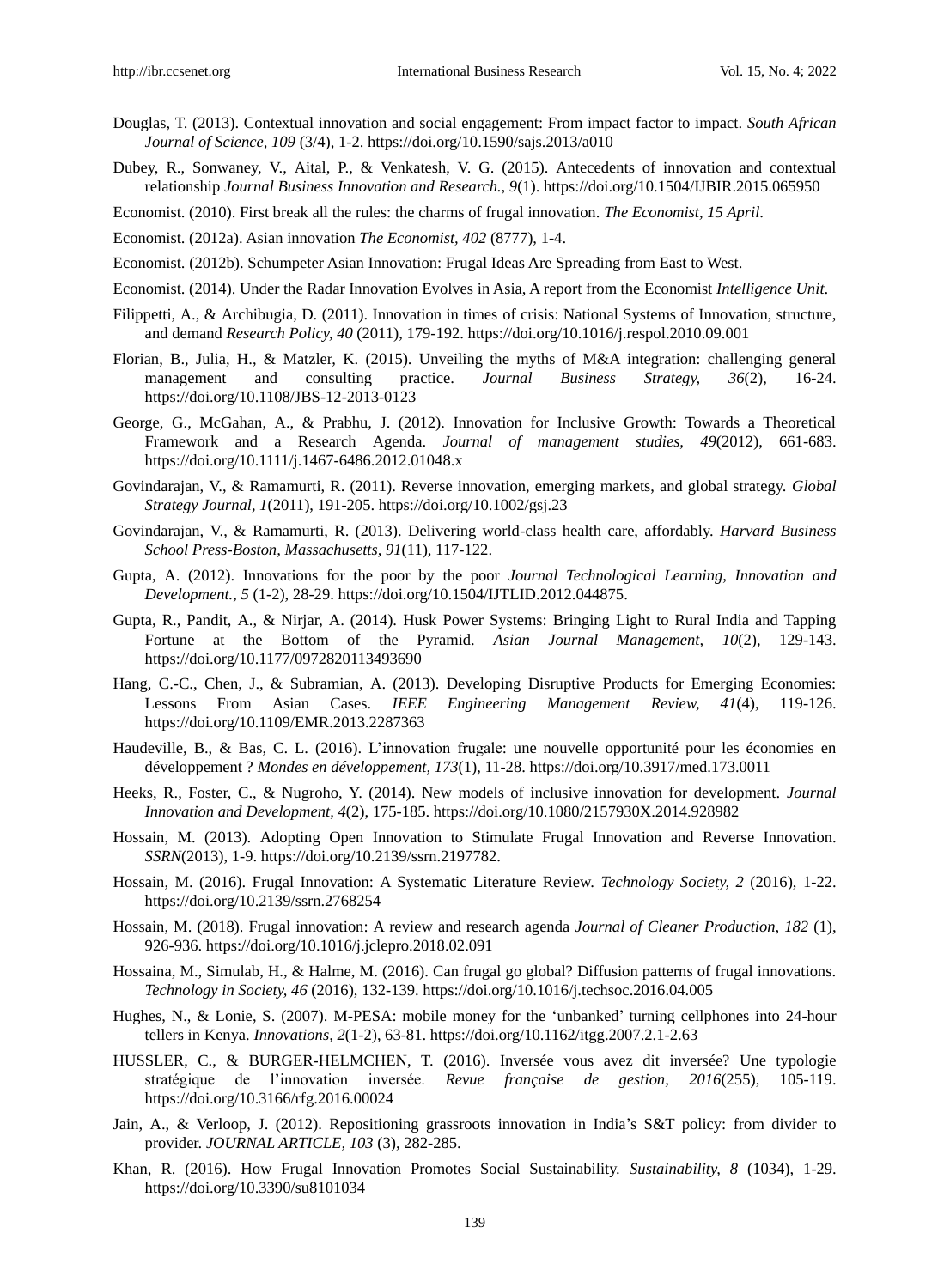- Kim, C., & Mauborgne, R. (2017). The Blue Ocean Strategy Reader: The iconic articles by W. Chan Kim and Renée Mauborgne. *Harvard Business Review Press, 2017*, 240.
- Kreitner, R., & Cassidy, C. M. (2011). Management *South-Western Pub, 12* (2011), 594.
- Lanvin, B., & Miroux, A. (2016). L'innovation dans les économies émergentes et en développement : politiques et enjeux. *Géoéconomie, 3*(80), 127-144. https://doi.org/10.3917/geoec.080.0127
- Leavy, B. (2014). India: MNC strategies for growth and innovation. *Strategy Leadersh., 42*(2), 30-39. https://doi.org/10.1108/SL-01-2014-0002
- Levänen, J., Hossain, M., Lyytinen, T., Hyvärinen, A., Numminen, S., & Halme, M. (2016). Implications of Frugal Innovations on Sustainable Development: Evaluating Water and Energy Innovations. *Sustainability, 8*(1). https://doi.org/10.3390/su8010004
- Lim, C., Hanb, S., & Ito, H. (2013). Capability building through innovation for unserved lower end mega markets. *Technovation, 33*(12), 391-404. https://doi.org/10.1016/j.technovation.2013.06.010
- LINNA, P. (2013). Bricolage As A Means of Innovating in a Resource-Scarce Environment: A Study of Innovator-Entrepreneurs At The Bop. *Joumal of Developmental Entrepreneurship, 18*(3), 1-23. https://doi.org/10.1142/S1084946713500155
- Mandal, S. (2014). Frugal Innovations for Global Health  Perspectives for Students. *IEEE, 5*(1), 8-13. https://doi.org/10.1109/MPUL.2013.2289452
- Meddeb, B. (2010). Modèle d'analyse et d'implantation des innovations en milieu de travail. *Organisations & Territoires*. https://doi.org/10.1522/revueot.v19n3.360
- Midler, C. (2017). *Innover à l'envers : Repenser la stratégie et la conception dans un monde frugal*. Paris, France: Dunod. https://doi.org/10.3917/dunod.midle.2017.01
- Mignenan, V. (2021a). Collective Intelligence and Entrepreneurial Resilience in the Context of Covid 19. *International Business Research, 14*(9), 1-20. https://doi.org/10.5539/ibr.v14n9p1
- Mignenan, V. (2021b). Collective Intelligence and University Entrepreneurial Performance: An Exploratory Study Among Teacher Researchers and Students from Chadian Universities. *Science Journal of Business and Management, 9*(2), 103-118. https://doi.org/10.11648/j.sjbm.20210902.17
- Mignenan, V. (2021c). Pratiques de management et succès de projets d'innovation. *Revue Africaine de Management, 6*(2), 1-23.
- Mignenan, V. (2021d). Pratiques de management et succès de projets d'innovation. *Revue Africaine de Management, 6*(2), 1-23.
- Mignenan, V. (2021e). Proposal of a Model for Building Human Capital in an Organisational Environment. *Journal of Organisational Psychology, 21*(4), 72-92. https://doi.org/10.33423/jop.v21i4.4545
- Ojha, A. (2014). MNCs in India: focus on frugal innovation. *Journal of Indian Business Research, 6*(1), 4-28. https://doi.org/10.1108/JIBR-12-2012-0123
- Pai, N. P., Vadnais, C., Denkinger, C., Engel, N., & Pai, M. (2012). Point-of-Care Testing for Infectious Diseases: Diversity, Complexity, and Barriers in Low- And Middle-Income Countries. *PLOS Medecine, 9*(9), 1-8. https://doi.org/10.1371/journal.pmed.1001306
- Pansera, M., & Owen, R. (2015). Framing resource-constrained innovation at the 'bottom of the pyramid': Insights from an ethnographic case study in rural Bangladesh. *Technological Forecasting & Social Change, 92*(2015), 300-311. https://doi.org/10.1016/j.techfore.2014.10.004
- Pansera, M., & Sarkar, S. (2016). Crafting Sustainable Development Solutions: Frugal Innovations of Grassroots Entrepreneurs. *Sustainability, 8*(1), 1-25. https://doi.org/10.3390/su8010051
- Paunov, C. (2012). The global crisis and firms' investments in innovation *Research Policy, 41* (2012), 24-35. https://doi.org/10.1016/j.respol.2011.07.007
- Pesqueux, Y. (2017). Point de vue : des registres de l'innovation en sciences des organisations aujourd'hui. *Gestion 2000, 34*(5), 123-143. https://doi.org/10.3917/g2000.345.0123
- Petrick, I., & Simpson, T. (2015). The rise of the rest: hotbeds of innovation in emerging markets. *Journal Research-Technology Management, 54*(4), 24-29. https://doi.org/10.5437/08956308X5404009
- Phanish, P., & Kumar, N. (2015). *How 'India Inc.'Can Own Frugal Innovation.*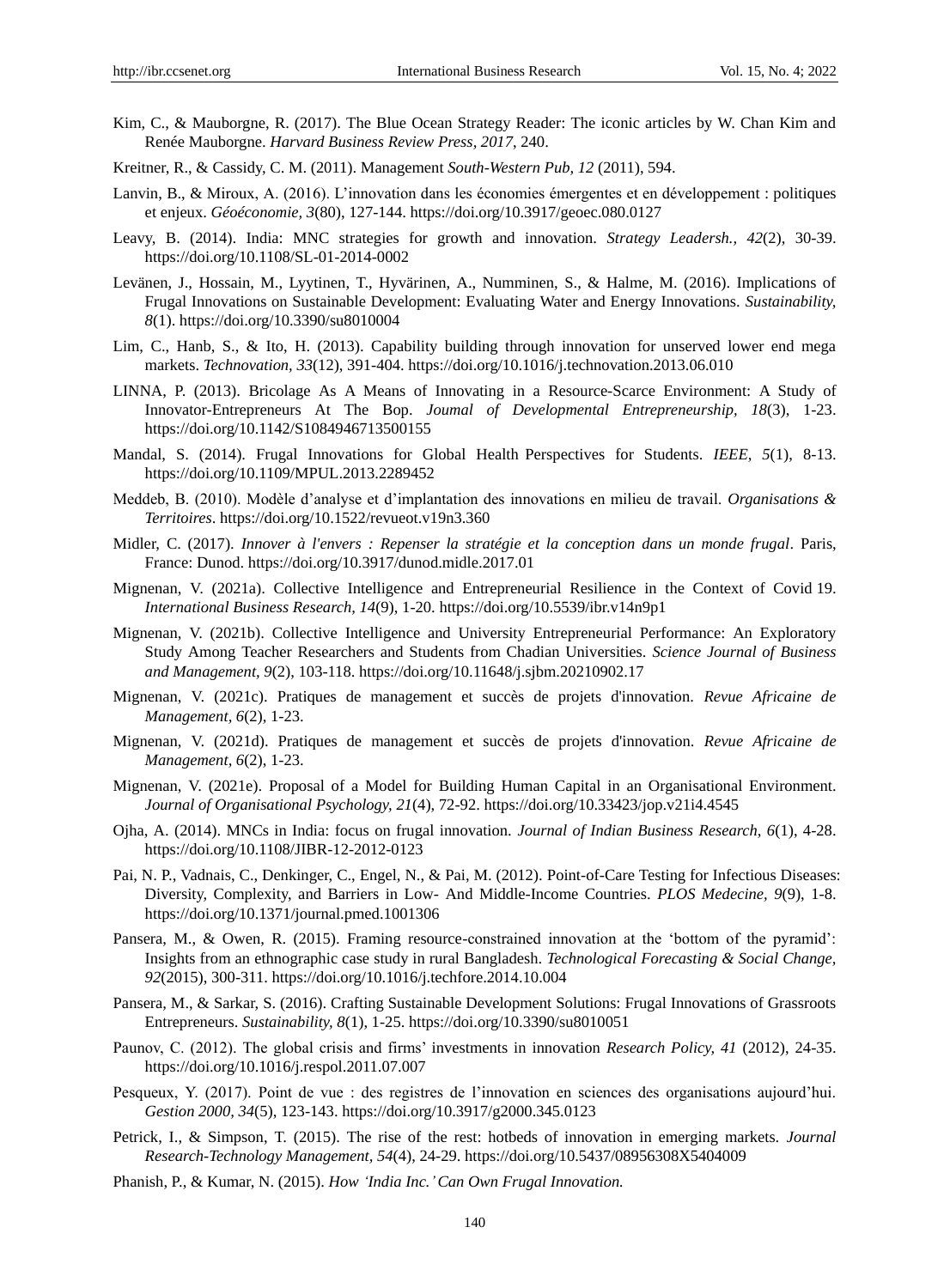- Pisoni, A., Michelini, L., & Martignoni, G. (2018). Frugal approach to innovation: State of the art and future perspectives. *Journal of Cleaner Production, 171* (2018), 107-126. https://doi.org/10.1016/j.jclepro.2017.09.248
- Prabhu, G., & Gupta, S. (2014). *Heuristics of Frugal Service Innovations*.
- Prabhu, J. (2015). *L'Innovation frugale : Comment faire mieux avec moins*. Paris, France: Les Editions Diateino.
- Prabhu, J., & Jain, S. (2013). Innovation and entrepreneurship in India: Understanding Jugaad. *Asia Pacific Journal of Management, 32*(4), 843-868. https://doi.org/10.1007/s10490-015-9445-9
- Prahalad, C. K. (2012). Bottom of the Pyramid as a Source of Breakthrough Innovations. *Journal Product INNOVATION MANAGEMENT, 1*(29), 6-12. https://doi.org/10.1111/j.1540-5885.2011.00874.x
- Proulx, M. U. (2017). L'engagement des UQ pour l'innovation en régions. *Organisations & Territoires, 26*(1-2), 1-13. https://doi.org/10.1522/revueot.v26i1-2.194
- Radjou, N., & Euchner, J. (2016). The Principles of Frugal Innovation: An Interview with Navi Radjou Navi Radjou talks with Jim Euchner about jugaad and frugal innovation and their place in corporate R&D. *Industrial Research Institute, 2016,* 1-8. https://doi.org/10.1080/08956308.2016.1185339
- Radjou, N., & Prabhu, J. (2015). L'innovation frugale, faire mieux avec moins. *Les Editions Diateino*(mars 2015).
- Radjou, N., Prabhu, J., & Ahuja, S. (2013). L'innovation Jugaad, redevenons ingénieux. *Les Editions Diateino* (avril 2013).
- Rajou, N. (2015). *Proceedings of the International Conference on Transformations in Engineering Education : ICTIEE 2014*. New Delhi: Springer India : Imprint: Springer.
- Rao, B. (2017). How disruptive is frugal? *Technology in Society, 35* (2017), 65-73. https://doi.org/10.1016/j.techsoc.2013.03.003
- Ray, P. K., & Ray, S. (2010). Resource-Constrained Innovation for Emerging Economies: The Case of the Indian Telecommunications Industry. *IEEE Transactions on Engineering Management, 57*(1), 144-156. https://doi.org/10.1109/TEM.2009.2033044
- Ray, S., & Ray, P. K. (2011). Product innovation for the people's car in an emerging economy. *Technovation, 31*(2011), 216-227. https://doi.org/10.1016/j.technovation.2011.01.004
- Rosca, E., Arnold, M., & Bendul, J. C. (2017). Business models for sustainable innovation e an empirical analysis of frugal products and services. *Journal of Cleaner Production, 162*(2017), 133-145. https://doi.org/10.1016/j.jclepro.2016.02.050
- Rossetto, D. E., Borini, F. M., Bernardes, R. C., & Frankwick, G. (2017). A new scale for measuring Frugal Innovation: The first stage of development of a measurement tool. *International Symposium of project management, Innovation and Sustainability, 1* (2017), 1-16. https://doi.org/10.5465/AMBPP.2017.16956abstract
- Sahay, S., & Walsham, G. (2014). Building a Better World: Frugal Hospital Information Systems in an Indian State. *Thirty Fifth International Conference on Information Systems*, 1-16.
- Shankar, V., & Hanson, N. (2015). How Emerging Markets are Reshaping the Innovation Architecture of Global Firms. *Review of Marketing Research Policy, 10* (2015), 191-212. https://doi.org/10.1108/S1548-6435 (2013)0000010011
- Singh, A. (2013). Innovative products and global sourcing: a case study of Micromax Informatics Ltd. *Delhi Bussness Review, 14*(2), 119-120. https://doi.org/10.51768/dbr.v14i2.142201318
- Singh, R., Gupta, V., & Mondal, A. (2012). Jugaad From 'Making Do' and 'Quick Fix' to an Innovative, Sustainable and Low-Cost Survival Strategy at the Bottom of the Pyramid. *International Journal of Rural Management, 8* (1&2), 87-105. https://doi.org/10.1177/0973005212461995
- Smith, A., Fressoli, M., Abrol, D., Arond, E., & E/y, A. (2017). Grassroots Innovation Movements. *Routledge, 1* (2017), 1-244. https://doi.org/10.4324/9781315697888
- So, Z. (2014). Affording Creativity and New Media Possibilities. *International Conference of Design, User Experience, and Usability*, 675-685. https://doi.org/10.1007/978-3-319-07668-3\_65
- Soni, P., & Krishnan, R. (2014). Frugal innovation: aligning theory, practice and public policy. *Journal of Indian*